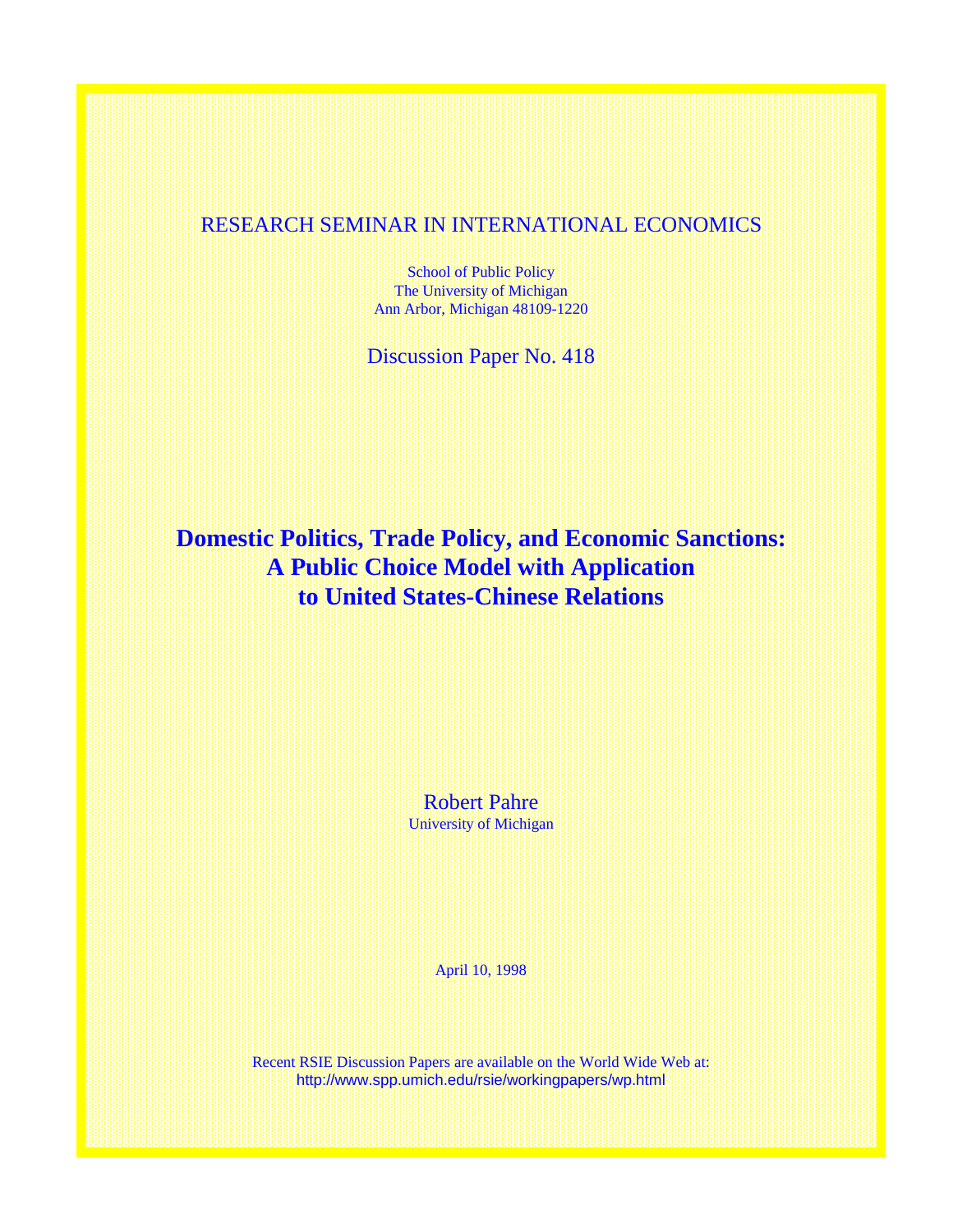Domestic Politics, Trade Policy, and Economic Sanctions:

A Public Choice Model with Application to United States-Chinese Relations

Robert Pahre School of Public Policy 408 Lorch Hall, 611 Tappan Street The University of Michigan Ann Arbor, MI 48109 (313)764-9564 pahre@umich.edu

# DRAFT: April 10, 1998

Prepared for the conference on "Constituency Interests and United States Trade Policy," School of Public Policy, University of Michigan, November 14, 1997.

# ABSTRACT

Economic sanctions are not only a foreign policy tool but a form of trade policy. Like other kinds of trade policy, sanctions attract domestic political support from both protectionists and the human rights lobby. Sometimes the human rights lobby can piggyback on protectionists to encourage policy-makers to demand sanctions, while protectionists can also hijack the human rights issue for their own ends. Two variables, WTO membership and an independent legislature, affect both the likelihood and the form of sanctions in this domestic political environment. WTO membership, like MFN treatment in general, mobilizes export interests against a trade sanctions policy. Congress's more hawkish preferences on both trade policy and human rights mean that when the United States imposes sanctions against a WTO member, it is likely to do so under congressional leadership and perhaps against the will of the president. These variables color Sino-American trade relations today.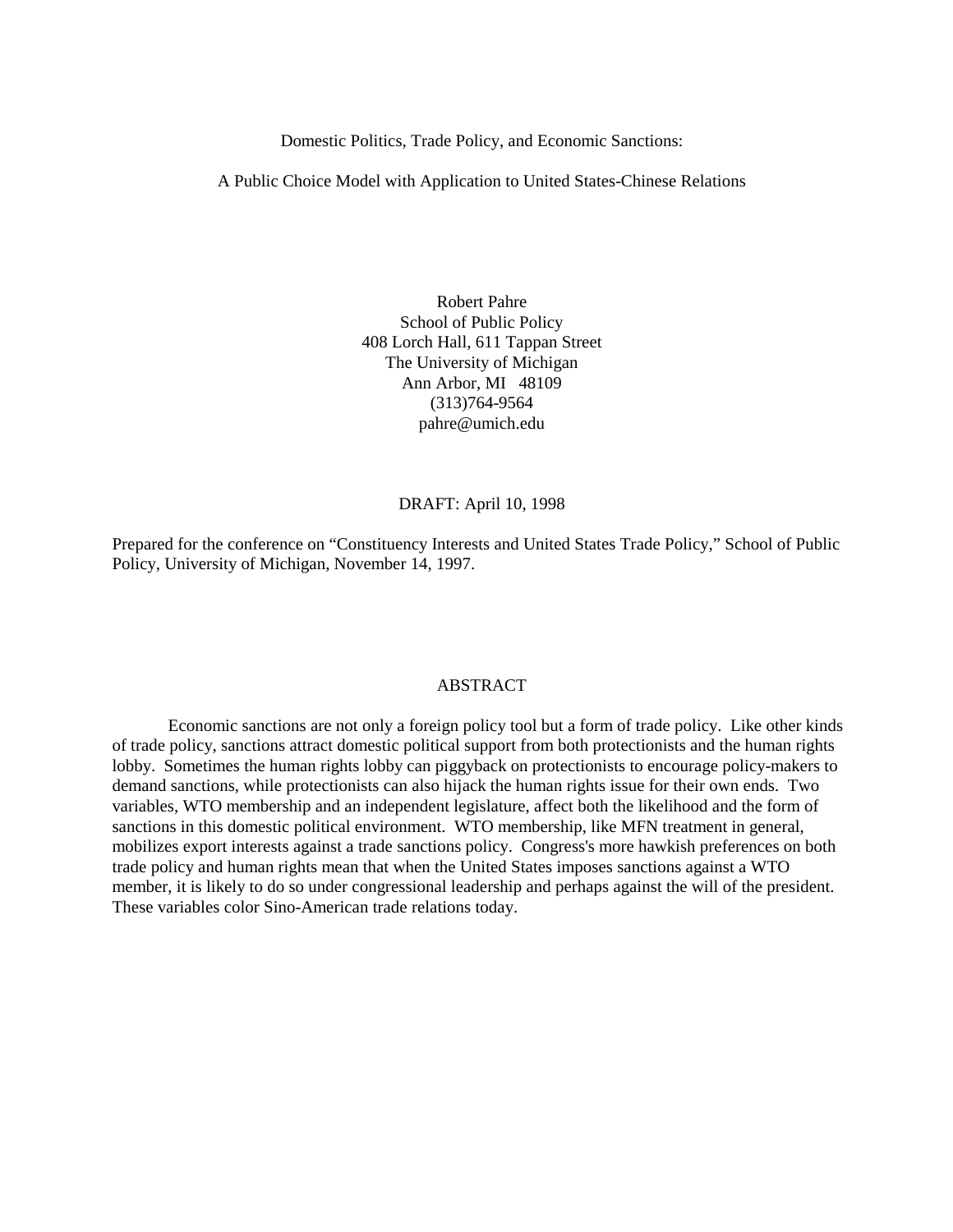Economic sanctions make up an important part of many states' foreign policy toolkits. Consequently, many foreign policy analysts have studied the conditions that make sanctions more or less likely to bring about changes in the target state's policy, or the conditions under which sanctions may achieve other foreign policy goals (see Baldwin 1985; Lindsay 1986 for overview).

Whatever their effectiveness, using sanctions provokes considerable controversy both political and academic. Producers denied export sales often provide the most vociferous opposition. For example, American wheat farmers loudly protested President Carter's boycott on grain sales to the Soviet Union after the invasion of Afghanistan. Important multinational corporations such as Allied Signal, Boeing, Con-Agra, IBM, and Motorola oppose using sanctions against the People's Republic of China (PRC) today (Morici 1997: 275).

Academic controversy also dogs sanctions. International economists, in particular, generally oppose using trade policy to achieve non-trade ends. Sanctions normally have welfare losses in both the sender and target countries, and these welfare losses are anathema to many. As a result, it is hard to find academic authors who favor using sanctions against human rights violators such as the PRC.

Given the considerable literature on the subject, it is perhaps surprising that few have examined sanctions not as foreign policy but more narrowly as trade policy.<sup>1</sup> More generally, many leading studies of sanctions have explicitly excluded domestic political concerns (i.e., Baldwin 1985; Hufbauer, Schott and Elliott 1985; but see Lindsay 1986). Yet, like other forms of trade policy, sanctions attract political support or opposition based not only on the national interest but on the particularist interest of producers, consumers, and others (Kaempfer and

<sup>&</sup>lt;sup>1</sup>The reverse is also true: studies of trade policy have generally ignored sanctions. For an illuminating if now-dated review of the literature, see Baldwin (1985: 42-50).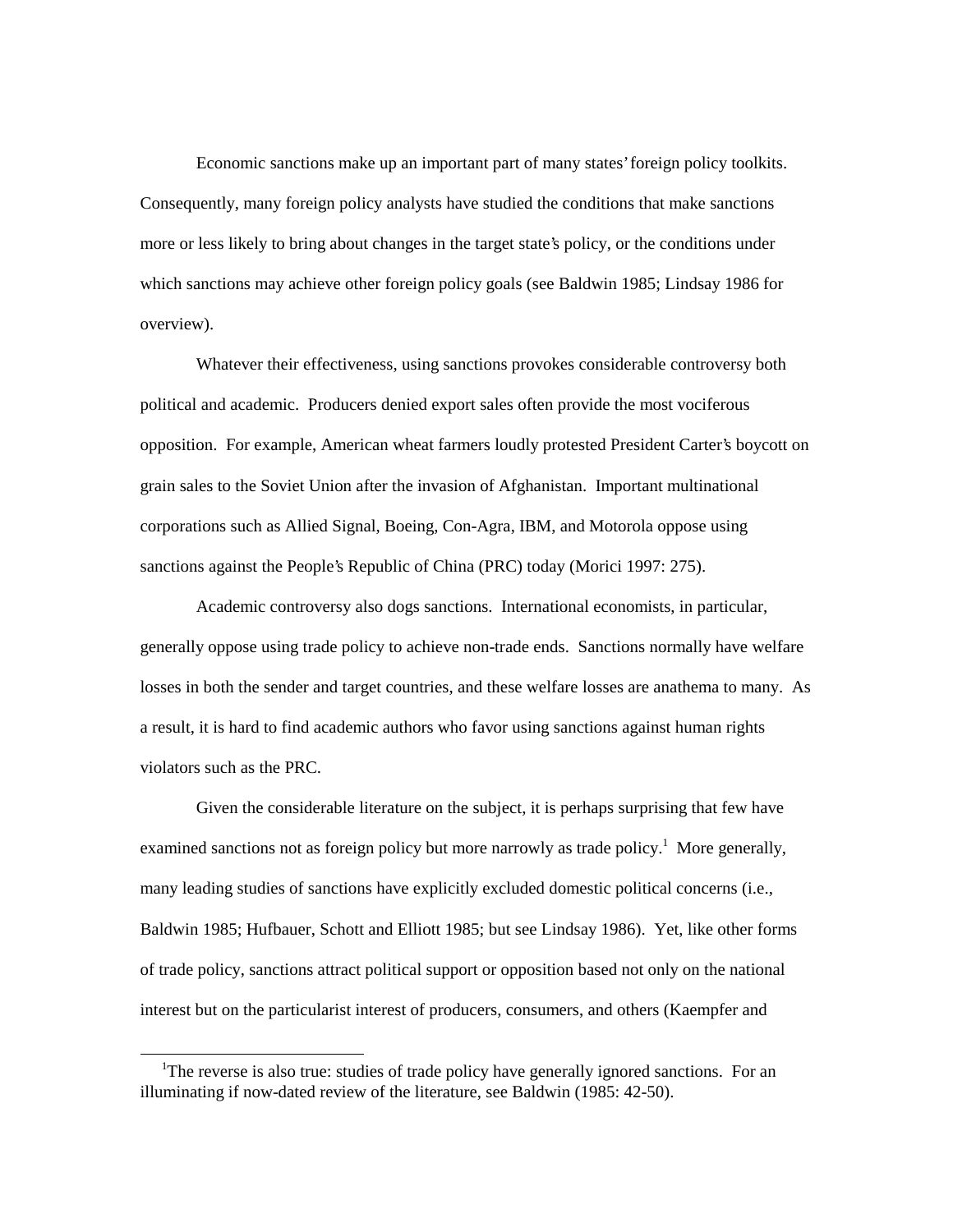Lowenberg 1988, 1989, 1993; Pahre 1998). Protectionists may use humanitarian justifications for sanctions as a smokescreen for their own material interests, thereby "hijacking" the human rights case for sanctions. By the same token, the human rights lobby can "piggyback" on protectionism, which helps them muster political support for sanctions that would not otherwise be available.

To see how domestic politics matters in such cases, this paper grounds an analysis of sanctions in a model of trade policy politics. I give particular attention to two issues. First, I examine how the politics of sanctions depends on whether the sanctioning and target countries have a trade treaty in effect between them. Setting aside any legal issues, breaking a trade treaty entails domestic political costs. This makes both piggybacking and hijacking harder because it mobilizes an export interest against the proposed sanctions.

Second, I look at how differences between legislative and executive preferences can affect the form that sanctions take. The United States uses sanctions much more often than other countries, a fact that most analysts attribute to American power. However, the United States' peculiar domestic institutions may also play a role in sanctioning episodes. In particular, a "hawkish" legislature makes it more likely that a country will break its obligations under a trade treaty such as the GATT/WTO. Such legislatures do not constrain the government in parliamentary systems, at least when the government has majority support (Pahre 1997). Having a legislature independent of the executive in which both protectionist and human rights lobbies are influential makes the United States more likely to use trade sanctions than other countries. This creates an environment in which both hijacking and piggybacking are likely.

## **Sanctions as foreign policy**

Most studies look at whether sanctions achieved changes in the target's foreign policy behavior. This case study literature has usually found that sanctions rarely succeed in bringing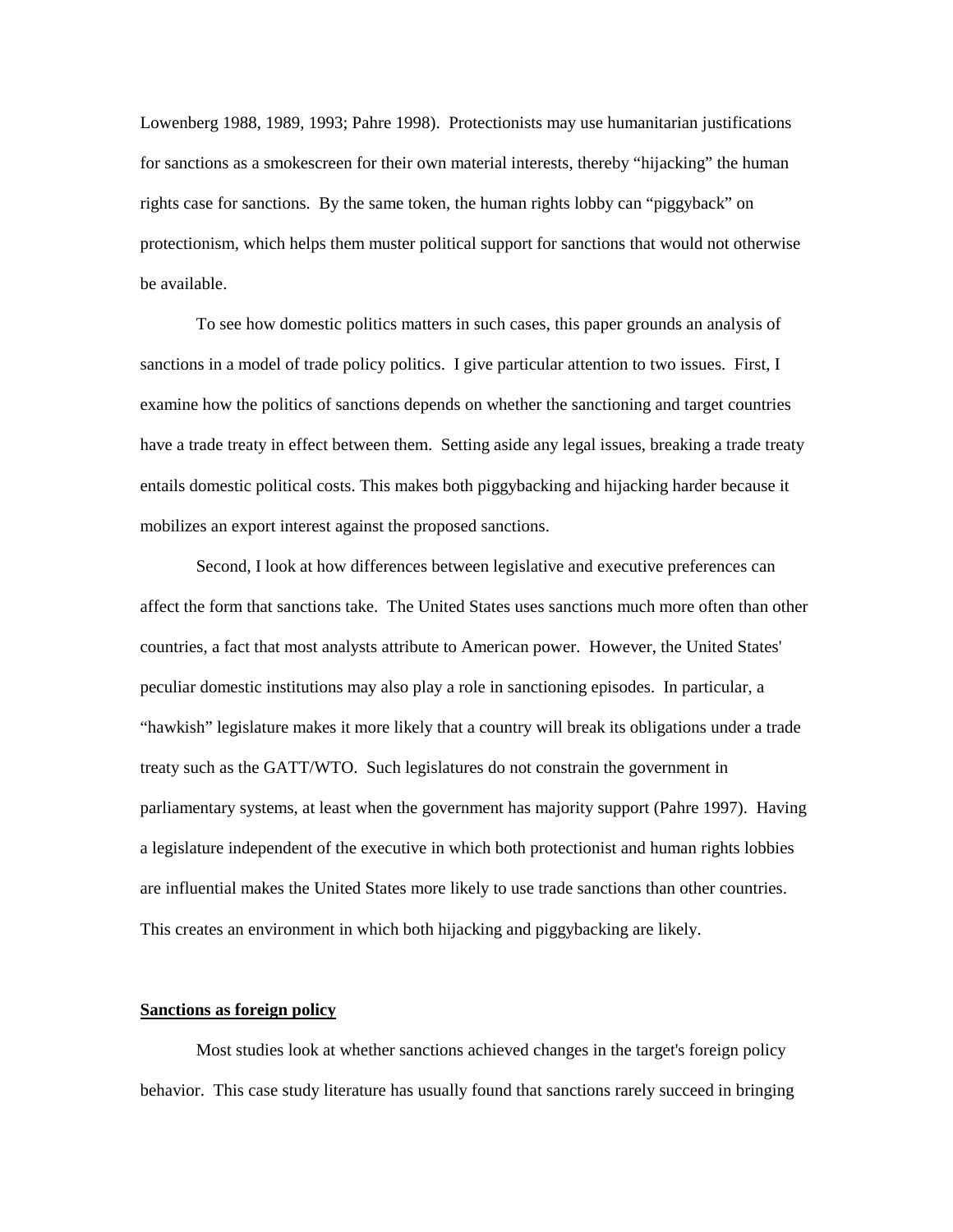about changes in the target. Unfortunately, these case studies have suffer from severe selection biases in that the most spectacular failures receive the greatest attention (Martin 1992: 4-5). Clearly, then, we can have little confidence in the policy conclusion that sanctions do not work.

The best response to the problems of biased case studies is to collect more systematic data. In a study of over one hundred sanctioning episodes since World War I, Hufbauer, Schott, and Elliott (1985: 79-92) find that sanctions are more likely to succeed when used by a large country against a much smaller target, when the sender's goals are modest, when sanctions are costly to the target but not to the sender, when the sender and target are allies, when the target does not receive aid from third parties, and when the sanctioning episode is short-lived.<sup>2</sup> However, studying sanctions solely as a policy tool still leaves a paradox. Because sanctions are often not an effective policy instrument, policy makers who choose sanctions that don't work are not be rational (Baldwin 1985: 3-4).

In this case, policy makers must be maximizing some utility other than change in the target country's behavior.<sup>3</sup> To understand these goals better, James Lindsay (1986) examines a broad set of goals including subversion, deterrence, and symbolism. When sanctions seek "compliance," they rarely succeed but their symbolic goals may be important both domestically and internationally. Sanctions may also deter future "misbehavior," though it is inherently difficult to determine exactly which non-events past sanctions have successfully deterred (for some attempts along these lines, see Baldwin 1985; Hufbauer, Schott and Elliott 1985).

Sanctions might also serve political ends in the sender country. For instance, William H. Kaempfer and Anton D. Lowenberg (1988) argue that sanctions might serve the interests of

<sup>&</sup>lt;sup>2</sup>For criticism of such studies, which seem unconcerned with the widely variant "cases" they count, see Baldwin (1985: 146-149).

<sup>&</sup>lt;sup>3</sup>It may also be true that scholars have analyzed "success" poorly. Success is almost always a matter of degree, and any weighing of costs and benefits must consider opportunity costs, alternatives not chosen, and the goals' level of difficulty (Baldwin 1985: 128-134).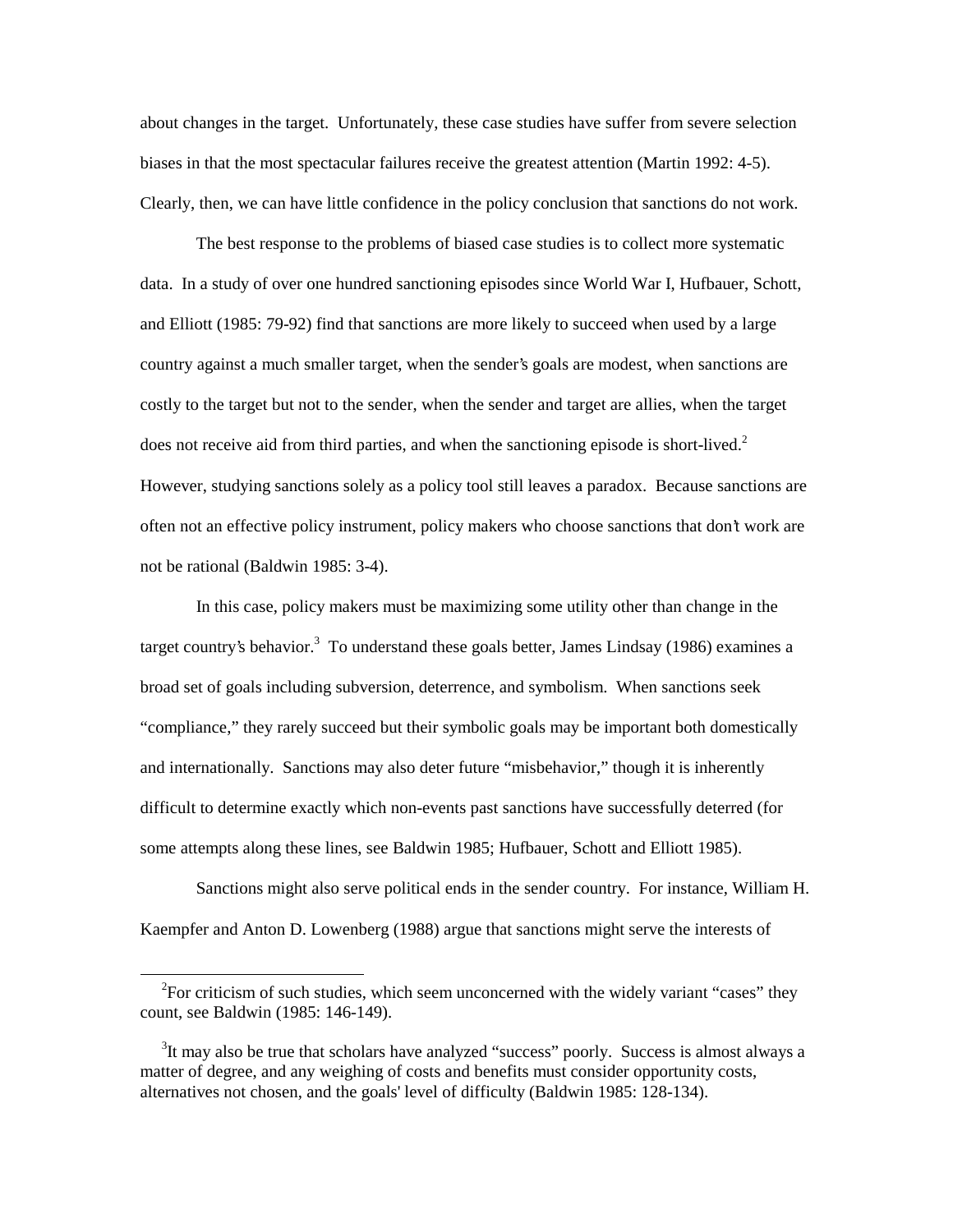domestic pressure groups that have either pecuniary or "expressive" moral interests in the imposition of sanctions. While Kaempfer and Lowenberg insert domestic political motives by analytic fiat, I will ground them in standard models of trade policy making. Such concerns play a central role in the model I develop throughout the paper.

# **Interest groups and trade policy**

 $\overline{a}$ 

To examine sanctions policy as trade policy, I will use a simple public choice model. This model is a member of the class of "politically realistic" functions of trade policy (Baldwin 1987; Milner and Rosendorff 1997). I will not justify the functional form of the government's utility function here, though it can be derived from a model with electorally motivated tariff setting (Milner and Rosendorff 1997: Appendix B). The model is a simplification of existing two-country models of tariff setting (i.e., Grossman and Helpman 1995; Hillman, Moser and Long 1995; Milner and Rosendorff 1997; Pahre 1995).<sup>4</sup>

Suppose that two governments, A and B, each choose trade policy in response to demands from economic actors. These pressures may come from exporter and import-competing interests, or may include consumer demands for lower tariffs. In response to these pressures, each government favors some nonzero domestic tariff. At the same time, each government's ideal foreign tariff is zero. In other words, A has the ideal point  $\{t_A, 0\}$ , and B has the ideal point  ${0, t_B}$  with  $t_A, t_B > 0$ . For simplicity, I assume that utility is a negative function of the distance from the outcome of the game to this ideal point. As a result, indifference curves are circles around each player's ideal point.<sup>5</sup>

<sup>&</sup>lt;sup>4</sup>The underlying model here differs significantly from that model proposed by Deardorff and Hall in this volume.

<sup>&</sup>lt;sup>5</sup>In a more elaborate model, the indifference curves would be ellipses because home tariffs are more important than foreign tariffs to each government; however, the shape of the indifference curves does not affect the graphical analysis here.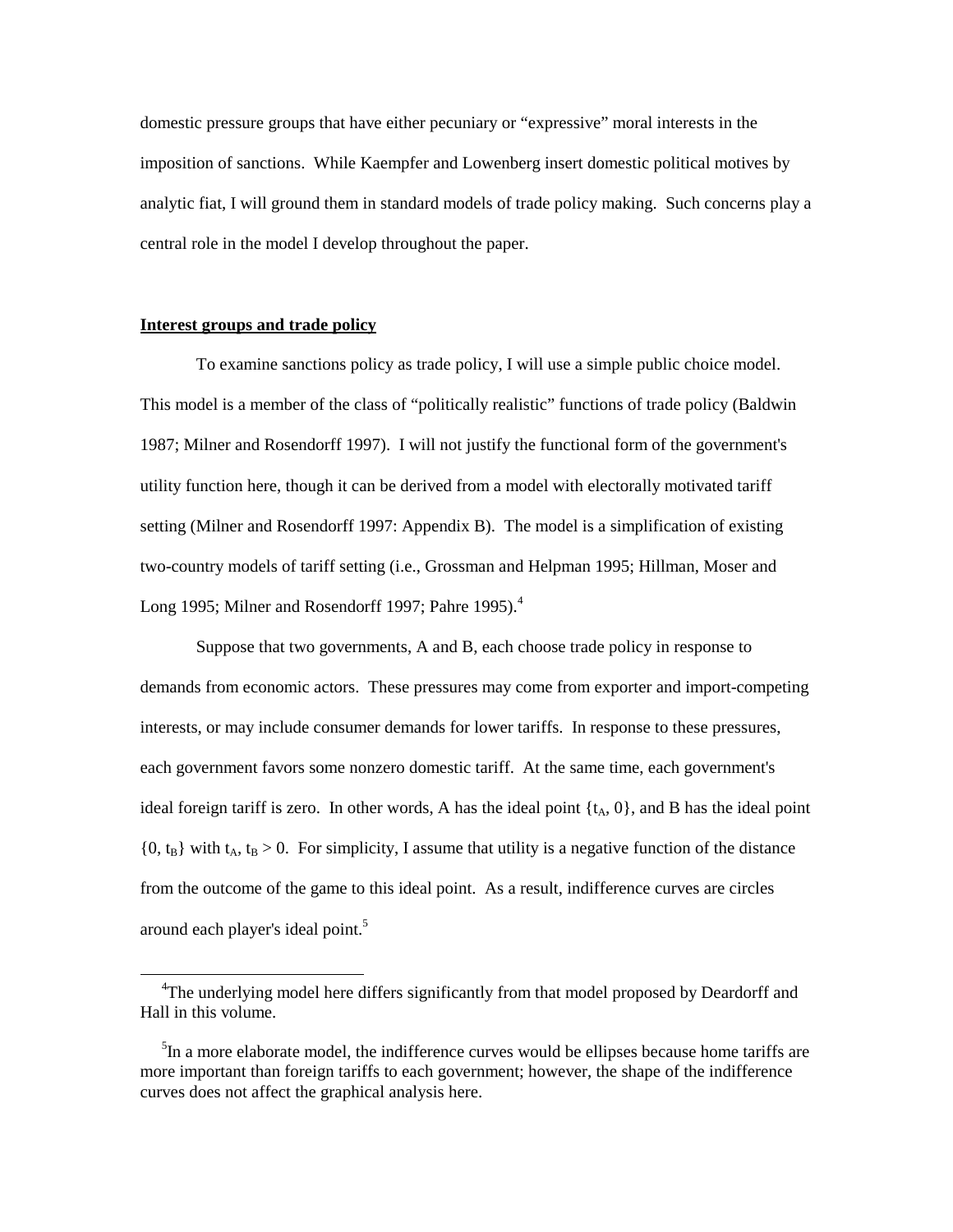Because each government selects only its own tariff, each chooses its ideal point. With A choosing  $t_A$  and B choosing  $t_B$ , the non-cooperative outcome N is the point  $\{t_A, t_B\}$ . Figure 1 shows this outcome graphically.

---------------------------------

Figure 1 about here

---------------------------------

Figure 1 also shows each country's circular indifference curves around its ideal point. Because each country's tariff has externalities on the other country, there are joint gains to mutual liberalization. These joint gains are possible in the lens defined by the intersection of the two indifference curves; points in this lens are closer to both states' ideal points than is N, and are therefore Pareto-superior to N. However, those points in this lens that are not on the line segment connecting  $t_A$  to  $t_B$  are Pareto-inferior to points on this line segment, since a move to that line makes both states better off. As a result, the set of possible trade agreements is that part of the contract curve  $t_A t_B$  that makes both actors better off than the status quo. This line segment is shown in boldface in Figure 1. I will label the contract reached C, which is at some point  $\{t_A^C, t_B^C\}.$ 

Though this agreement is welfare-improving for both states, it may not be enforceable. The two parties face a problem analogous to the Prisoners' Dilemma, in that each would like to defect on the agreement while the other country adheres to it. As one example among many, each state prefers reverting to its unilateral tariff if only the other state will keep the cooperative tariff; thus A prefers { $t_A$ ,  $t_B^C$ } to C, and B prefers { $t_A^C$ ,  $t_B$ } to C. Each deters cheating by threatening to revert to the no-agreement point  $N = \{t_A, t_B\}$  on all subsequent plays of the game. (This is the "Grim Trigger" punishment.) However, the temptation to cheat may still be greater than the rewards of cooperation because punishment takes place in a discounted future (see Fudenberg and Maskin 1986 for the general problem). With sufficiently high valuation of the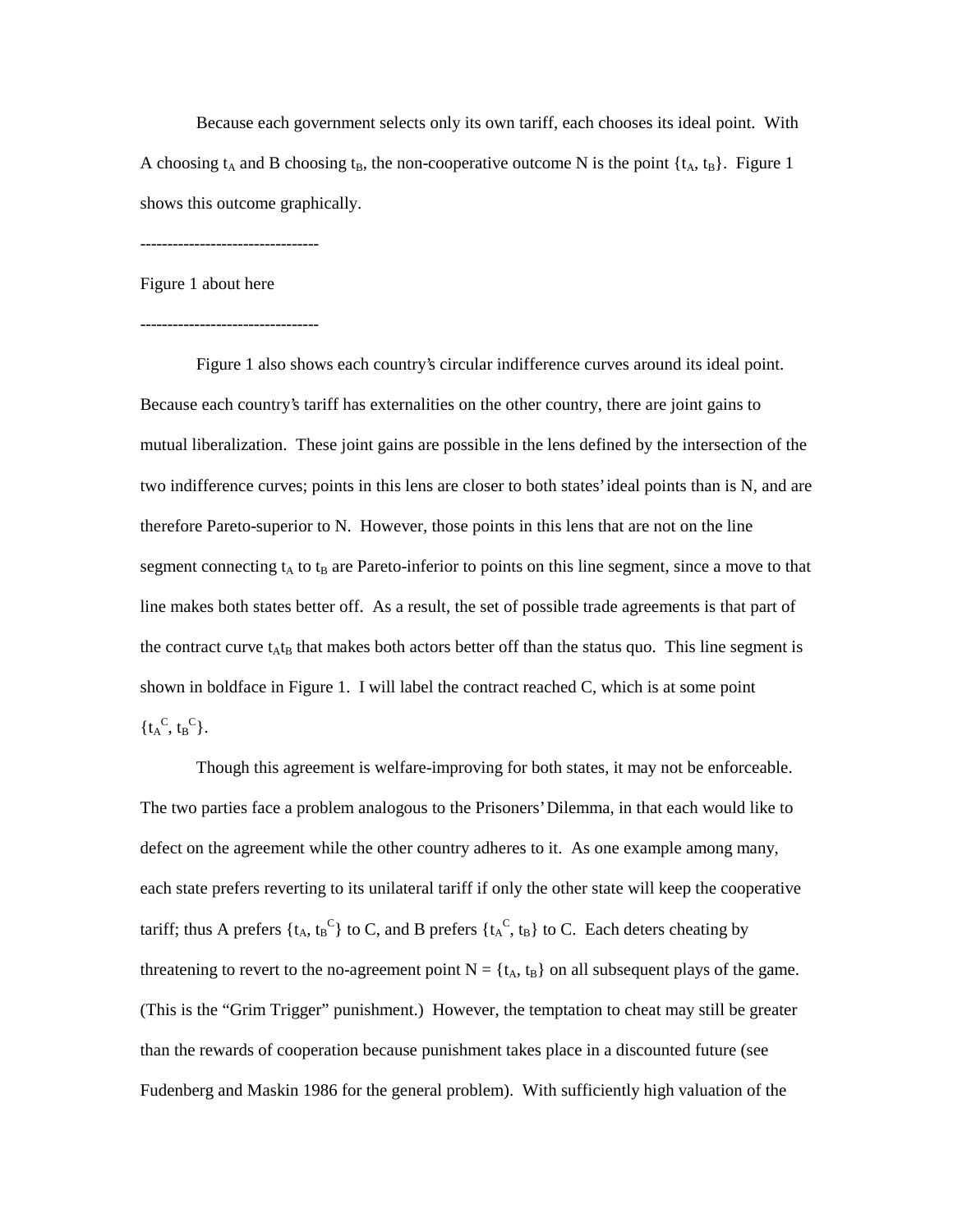future, cooperation is enforceable; with sufficiently low valuation of the future, cooperation is unenforceable and therefore will not occur. Because cooperation may or may not occur, we must analyze sanctions in two different environments.

In summary, this simple game shows how politically motivated governments pursue trade policy in a way that leads to two classes of outcomes. First, the two governments may choose their tariffs in a vacuum, without agreeing to Pareto-improving reciprocal tariff reductions. Second, the governments may reciprocally lower tariffs if such an agreement can be enforced. When they do so, each government will punish the other if it deviates from the agreed-upon tariff.

#### **Domestic political economy and sanctions**

States use sanctions infrequently. The most comprehensive study of sanctioning episodes, Hufbauer, Schott and Elliott's (1985) database, includes only 105 cases in this century. For this reason, we should think of the game sketched in the previous section as the baseline case. When sanctions are relevant, I analyze them as a shift of the equilibrium in the basic trade policy game.

From a domestic political economy perspective, sanctions have costs and benefits not captured in the trade policy game. The most important benefit is political support from the human rights lobby for imposing sanctions. Because some activists treat sanctions as a matter of principle, they will give this support regardless of the sanctions' effectiveness. While there might be other lobbies that oppose sanctions on principle, such as interest groups that share ethnic ties with the target country, I will assume that the net human rights lobby always favors sanctions. This "symbolic" or expressive goal can be an important reason why states use sanctions (Baldwin 1985; Kaempfer and Lowenberg 1988, 1989, 1993; Lindsay 1985).

I capture this effect by assuming that a human rights lobby changes the politician's ideal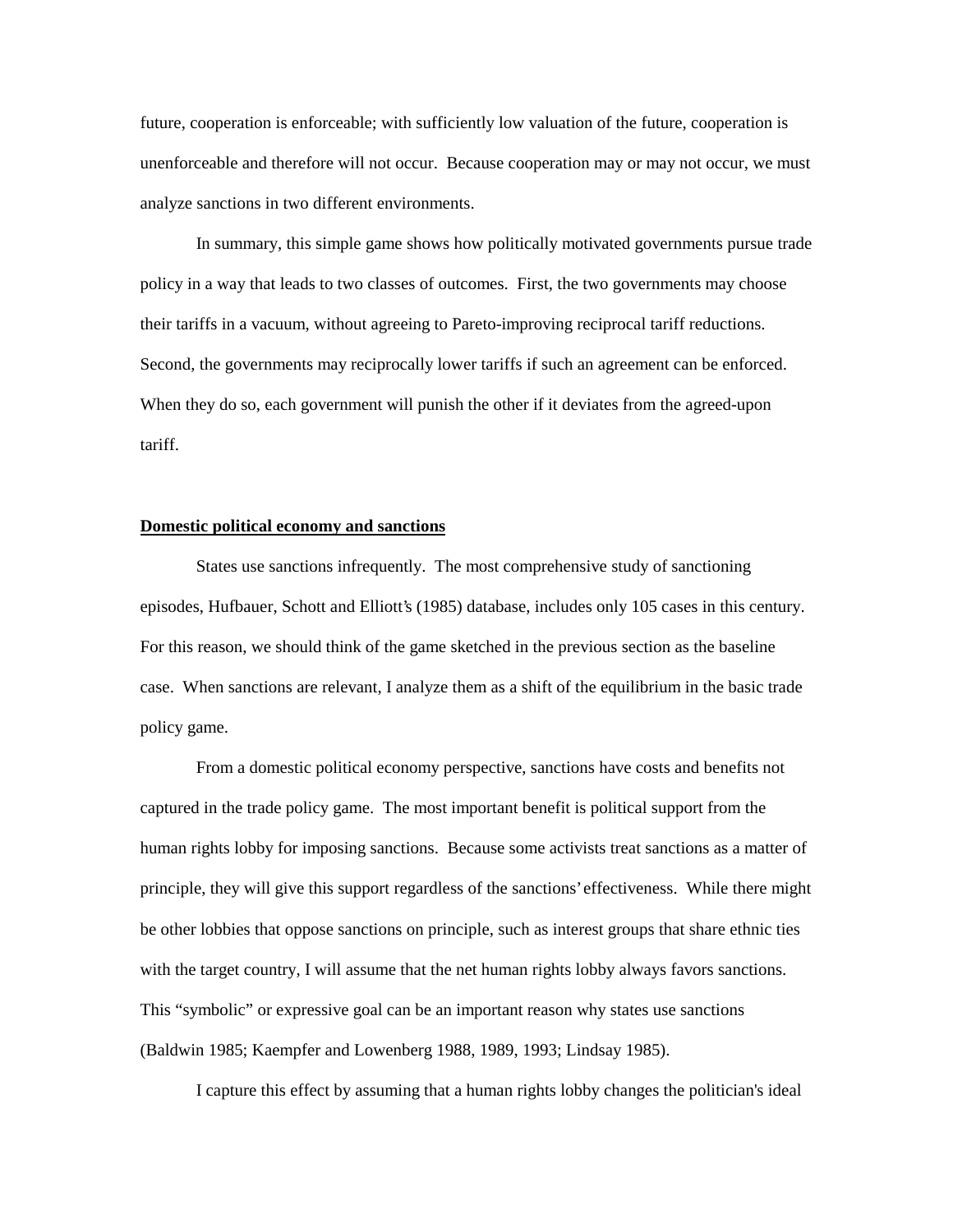point. Just as exporting, import-competing, and consuming lobbies influence the politician's ideal tariff, so too will human rights activists change this ideal point. Because activists will demand restrictions on the target's imports, the demand for sanctions,  $s_A$ , is an addition to the prior ideal point.<sup>6</sup> The new ideal point for A then equals  $t_A^S = t_A + s_A$ .

---------------------------------

Figure 2 about here

 $\overline{a}$ 

#### ---------------------------------

The effect of this new demand for sanctions depends on whether the two countries have a tariff treaty in effect between them. Without a trade agreement in effect, A will choose its new ideal point  $(t_A^S = t_A + s_A)$  as its tariff, as shown in Figure 2. This leads to a new Nash outcome, shifting the outcome to the point shown. In such cases, we will observe A taking actions to restrict its trade with B, that is, imposing sanctions. Human rights activists easily piggyback on protectionist demands to obtain higher sanctions than they would without the protectionist lobby.

Having a tariff treaty in effect between the two states changes the situtation. There are two possibilities. First, A's demand for sanctions may be so strong that it is willing to break the tariff treaty. This occurs when A prefers the sanctions reversion point to any point on the original contract curve (before the demand for sanctions). Figure 2 shows this case, in which A will impose sanctions in violation of the trade treaty. Country B will reciprocate and the sanctions reversion point will result.<sup>7</sup> Protectionists would obviously like to encourage such an outcome, since they obtain denunciation of an otherwise effective tariff treaty. In these cases,

<sup>&</sup>lt;sup>6</sup>While I think of the term  $s_A$  as resting narrowly on domestic political considerations, other goals would have a similar effect. For instance, a foreign policy maker who values the punishment, deterrent, or commitment effects of sanctions for foreign policy reasons (Baldwin 1985: 96-111) would also see their ideal tariff shifted outwards by a term we could label  $s_A$ .

<sup>&</sup>lt;sup>7</sup>The states may also negotiate a new treaty. As drawn in Figure 2, this would entail  $t_B^* = 0$ ,  $t_A < t_A * < t_A + s_A$ . Though consensual, this outcome will look like sanctions with some successful coercion, since A's tariff is higher than the pre-sanctions tariff and B's tariff is lower.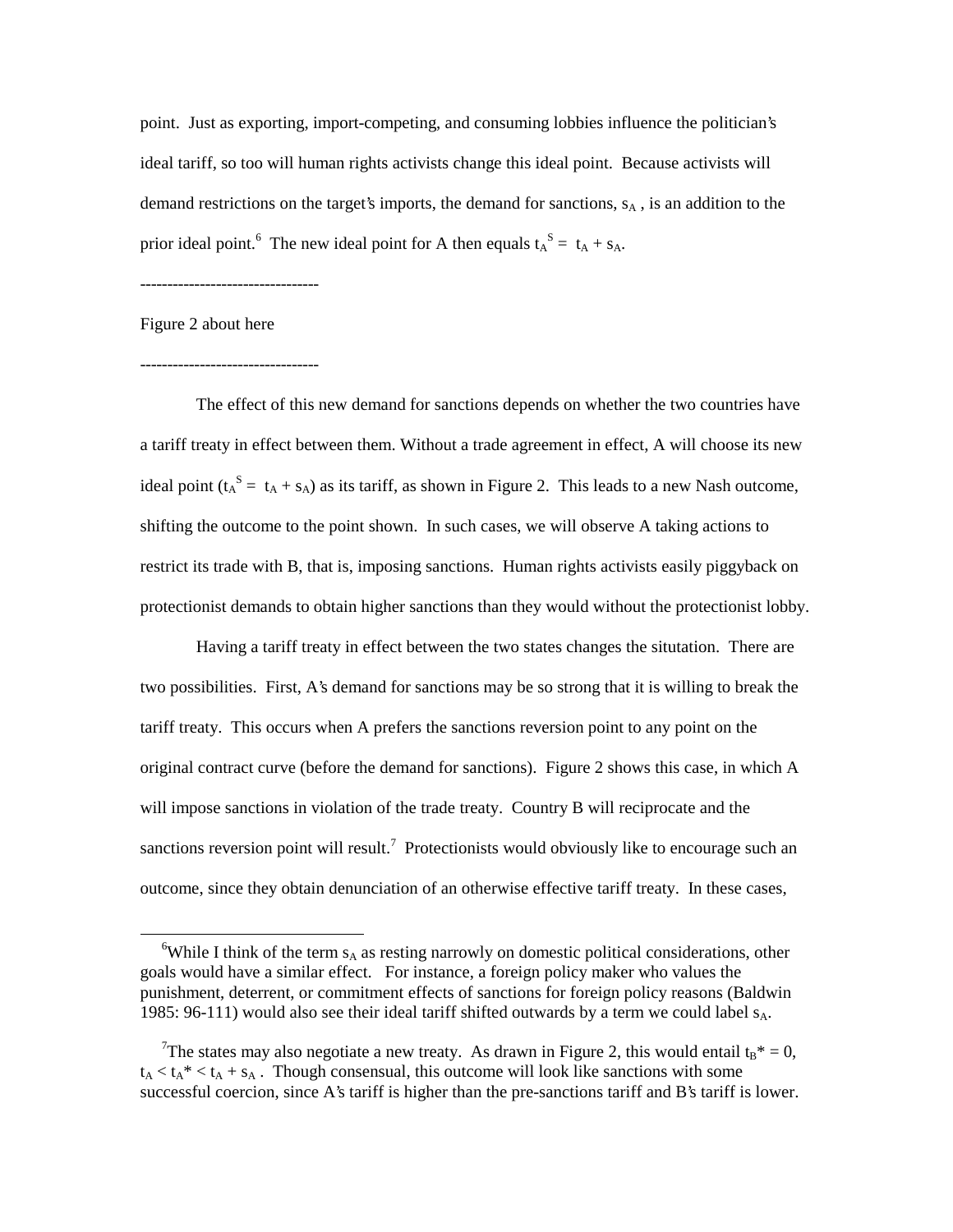protectionist hijacking of the human rights lobby is likely.

However, the demand for sanctions may be weaker than this. Instead of the relatively large  $s_A$  shown, suppose that  $s_A$  is small and only moves A's ideal point very slightly rightwards. In this case, A prefers adhering to the old tariff treaty instead of moving to the new Nash sanctions equilibrium.<sup>8</sup> In this case, the new non-cooperative equilibrium is only slightly different from the original non-cooperative equilibrium, and A clearly prefers the tariff treaty to that. Here there is no incentive for hijacking or piggybacking, since the trade policy outcome does not change.

This analysis shows that a new demand for sanctions may have two effects. First, in the absence of a trade treaty a new demand for sanctions will lead directly to a change in trade policy. The human rights lobby piggybacks on protectionism to obtain these sanctions. However, when the sender and target have a treaty in effect, the new demand for sanctions may or may not lead to a sanctions policy. Only when domestic groups induce a high demand for sanctions will the government find it rational to break a trade treaty to impose sanctions. In this case, protectionists would benefit from hijacking the human rights demand for sanctions. When the demand for sanctions is weaker there is no change in the government's policy. The human rights lobby is too weak to successfully piggyback on protectionists, and the protectionists have no incentive to hijack the sanctions issue.

The most easily tested implication of this analysis is that we should expect sanctions to be more common in the absence of trade treaties than when two countries have a treaty in effect. I test this **treaty hypothesis** in the next section. This hypothesis also implies that reciprocal trade treaties, or regimes such as the GATT or WTO built on such treaties, inhibit the use of trade sanctions.

<sup>&</sup>lt;sup>8</sup>Here as elsewhere I ignore the possibility that the states might renegotiate the tariff treaty. Renegotiation opens up second-order problems best avoided here.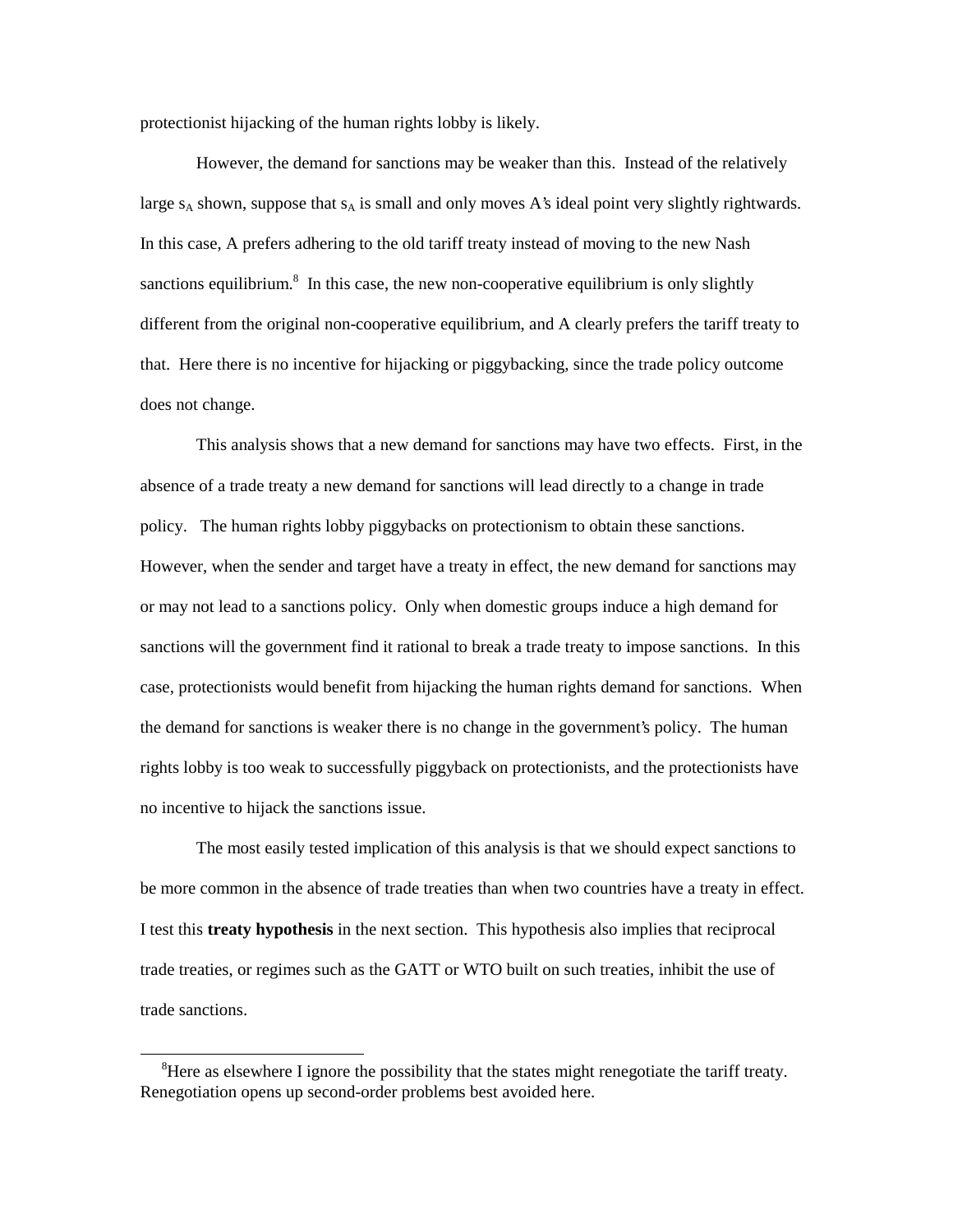#### **Testing the treaty hypothesis**

 $\overline{a}$ 

Like the other hypotheses in this paper, I will test the treaty hypothesis against the set of sanctioning episodes since World War II in which the United States was the sanctioner. The United States dominates the Hufbauer, Schott and Elliott database, accounting for over half of all cases. This may stem from the fact that this database used only English-language sources (Hufbauer, Schott and Elliott 1995:3) or it may mean that the United States is peculiarly likely to employ sanctions as a foreign policy instrument. The absence of foreign language sources strongly shaped that database,<sup>9</sup> but it is hard to know what kinds of variables are associated with this selection bias. To avoid this bias, I look only at the population of cases in which the United States is the sender. The rest of the database probably reflects selection bias. I do not include the cases from 1919 to 1945 for a similar reason.<sup>10</sup>

According to the preceding section, the presence or absence of a trade treaty affects the likelihood of sanctions. GATT membership is a good first cut at operationalizing this independent variable. When the target state is a GATT (WTO) member, the United States will be less likely to use trade as a sanctioning tool than when the target is not a GATT (WTO) member.

An ideal test would examine all those cases in which sanctions would have been used but

<sup>&</sup>lt;sup>9</sup>To take only one kind of example, many of the cases involve the United States using foreign aid reductions as a sanctioning tool against its clients. Hufbauer, Schott and Elliott include several well-known cases in which the USSR did likewise, against Yugoslavia, Romania, China and Albania. However, there must have been many more cases that the West will only slowly learn about as Soviet archives are studied. More surprisingly perhaps, the Hufbauer, Schott and Elliott database includes only two cases of French aid cutoffs, both targeted against Tunisia. I suspect that France used this tool more frequently but that one must know the French language literature to find all the cases.

 $10$ Even so, all the tests in this paper suffer from a different kind of selection bias, in that I will only look at observed sanctioning episodes. Fuller consideration of these hypotheses would want to look at cases in which sanctions were not used, but that requires a theory about when sanctions enter the policy menu.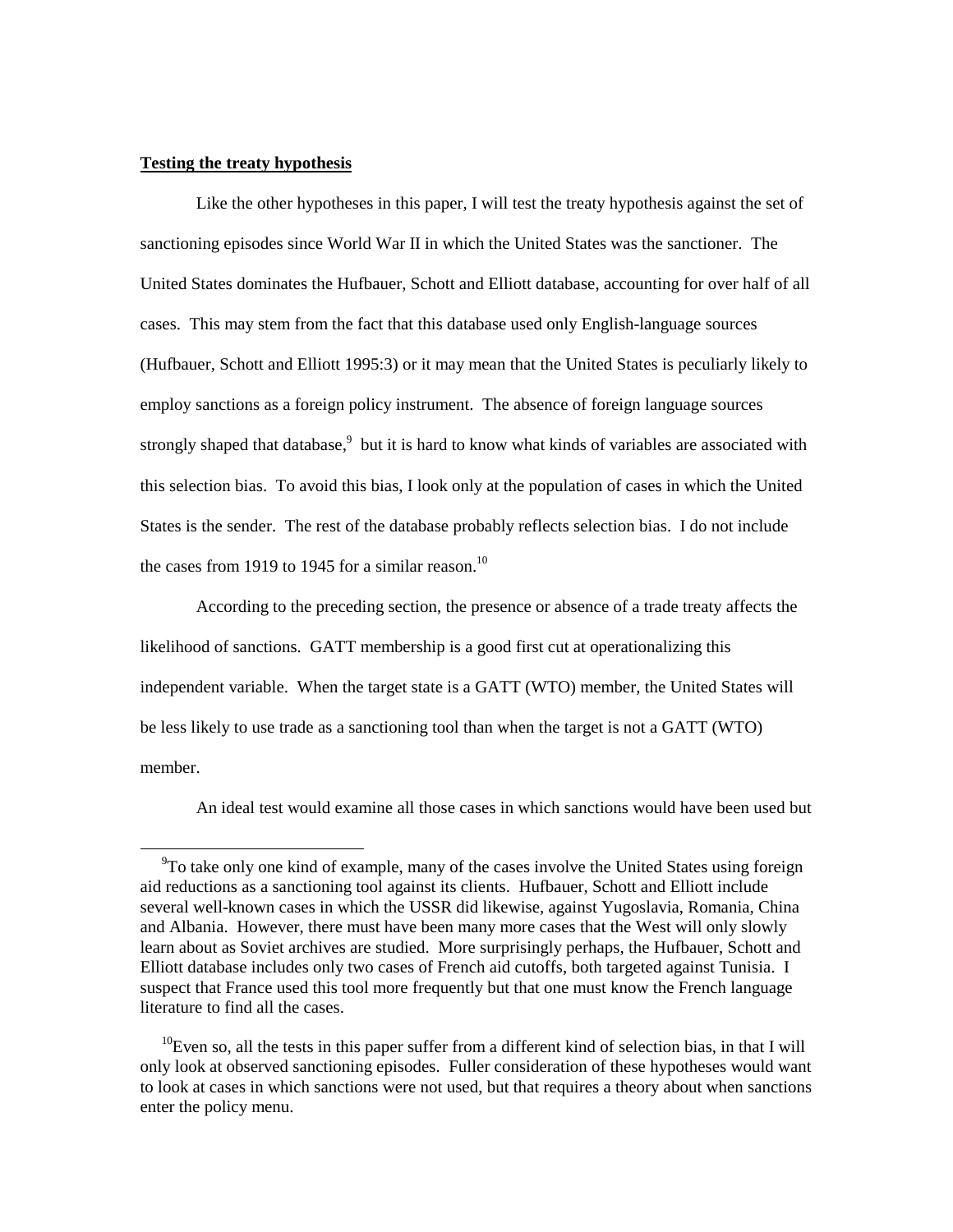for the GATT. However, we can find out when non-trade sanctions are used instead of trade sanctions. When GATT/WTO rules apply, trade sanctions are less likely and non-trade sanctions are more likely.<sup>11</sup> With a dichotomous dependent variable (sanctions were used or not) and independent variable (states either have a tariff treaty or not), it would be pedantic to use anything but simple cross-tabulations.

| Table 1<br>The Treaty Hypothesis |     | <b>Sanctioning Tool</b> |       |  |
|----------------------------------|-----|-------------------------|-------|--|
|                                  |     | Aid only                | Trade |  |
| GATT member?                     | No  |                         | 21    |  |
|                                  | Yes | 20                      | 12    |  |
| $\chi^2 = 7.47$ p = .006         |     |                         |       |  |

Table 1 shows that this treaty hypothesis is consistent with the data at a high level of statistical significance. The evidence for the treaty hypothesis is even stronger if we look more closely at some of the anomalous cases. Five cases of trade sanctions against a GATT member involve restrictions on the exports of fissionable materials or other goods closely tied to nuclear reactors (South Africa, Brazil, Argentina, India, Pakistan). These restrictions are not inconsistent with the GATT, and are consistent with the goals of the nuclear non-proliferation treaty (NPT) regime. Table 2 shows that excluding these nuclear cases provides even stronger support for the treaty hypothesis than the more naive coding rules in Table 1.  $\blacksquare$ 

| Table 2<br>The Treaty Hypothesis<br><b>Excluding Nuclear Cases</b> |     | <b>Sanctioning Tool</b> |       |
|--------------------------------------------------------------------|-----|-------------------------|-------|
|                                                                    |     | Aid only                | Trade |
| GATT member?                                                       | No  |                         | 20    |
|                                                                    | Yes | 19                      |       |
| $\chi^2 = 10.68$<br>$=.001$                                        |     |                         |       |

 $11$ I ignore two complications. First, sanctions against a non-WTO member might violate WTO provisions with respect to WTO members. For example, Canada and the EU allege that the Helms-Burton sanctions against firms operating in Cuba violate the TWO. These violations of third party rights should inhibit trade sanctions even against non-member targets. Second, sanctions do not violate the GATT if voted by the UN Security Council, as were some sanctions against South Africa.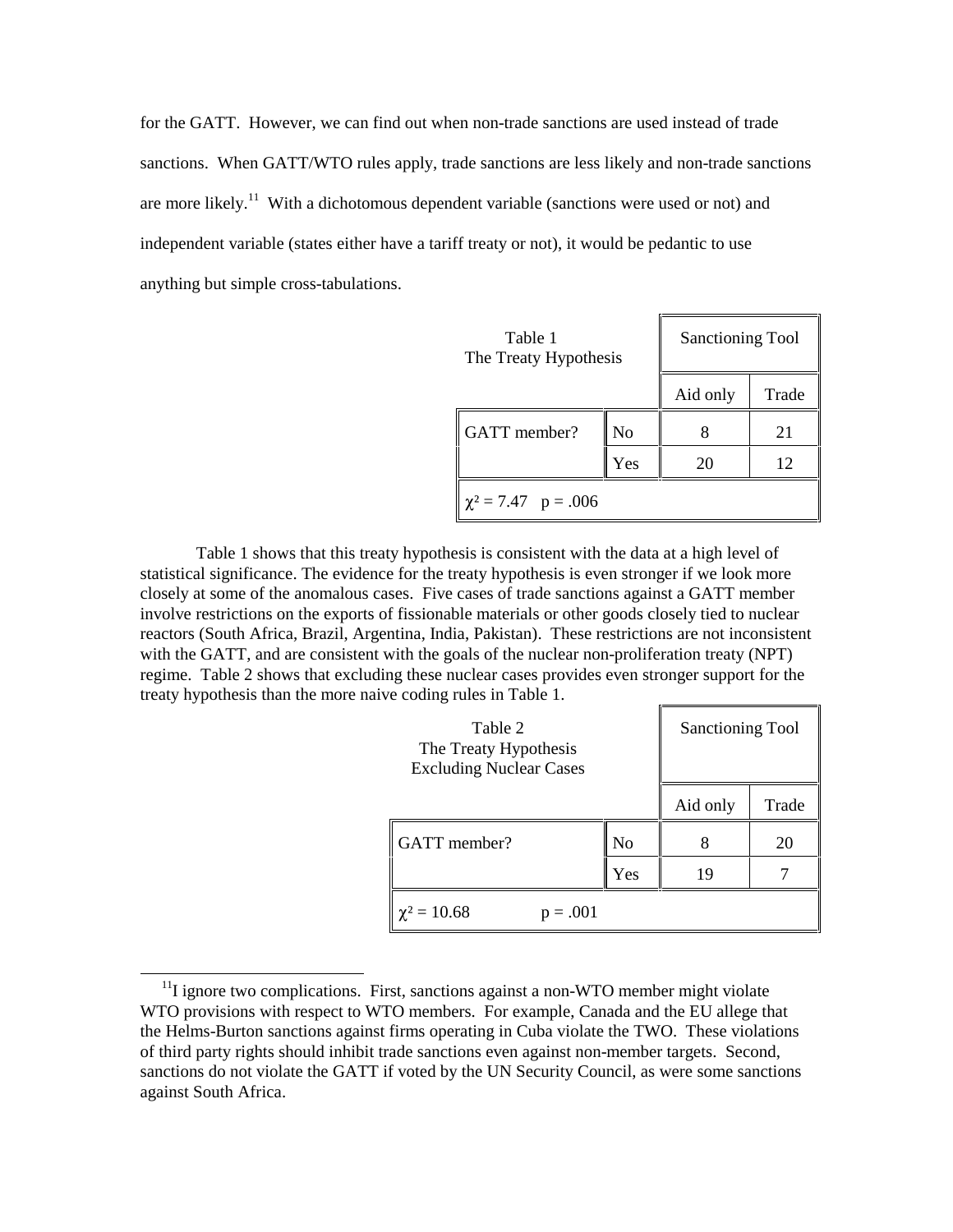A second refinement also sharpens these results. Table 1 uses only a blunt conceptualization of sanctions as applying either to trade or to aid. However, GATT rules are much stronger against potentially protectionist import restrictions than against export sanctions. Tables 3 and 4 distinguish import sanctions from export sanctions, both with and without the nuclear cases. Again, the evidence is strongly consistent with the treaty hypothesis. Not only does the GATT inhibit trade sanctions, but within the population of trade sanctions cases, it makes export sanctions more likely and import sanctions less likely.

| Table 3<br><b>Import vs. Export Sanctions</b> |     | Sanctioning Tool |              |                |
|-----------------------------------------------|-----|------------------|--------------|----------------|
|                                               |     | Aid only         | Exports only | <b>Imports</b> |
| GATT member?                                  | No  | 8                |              | 13             |
|                                               | Yes | 20               |              |                |
| $\chi^2 = 8.97$<br>$p = .011$                 |     |                  |              |                |

| Table 4<br><b>Import vs. Export Sanctions</b><br><b>Excluding Nuclear Cases</b> |     | Sanctioning Tool |              |                |
|---------------------------------------------------------------------------------|-----|------------------|--------------|----------------|
|                                                                                 |     | Aid only         | Exports only | <b>Imports</b> |
| GATT member?                                                                    | No  | 8                | 6            | 13             |
|                                                                                 | Yes | 19               |              |                |
| $\chi^2 = 11.55$<br>$p = .003$                                                  |     |                  |              |                |

These are obviously simple tests of the theory. That aside, there are other plausible objections to these tests. Most important, it might be true that the United States shares many preferences with other GATT members, so that it rarely attempts to sanction GATT members at all. The United States rarely sanctions the countries of Western Europe, for example, most of whom were also founding members of the GATT. This bias in the sanctions population might account for the pattern we observe. On the other hand, many of these developed countries are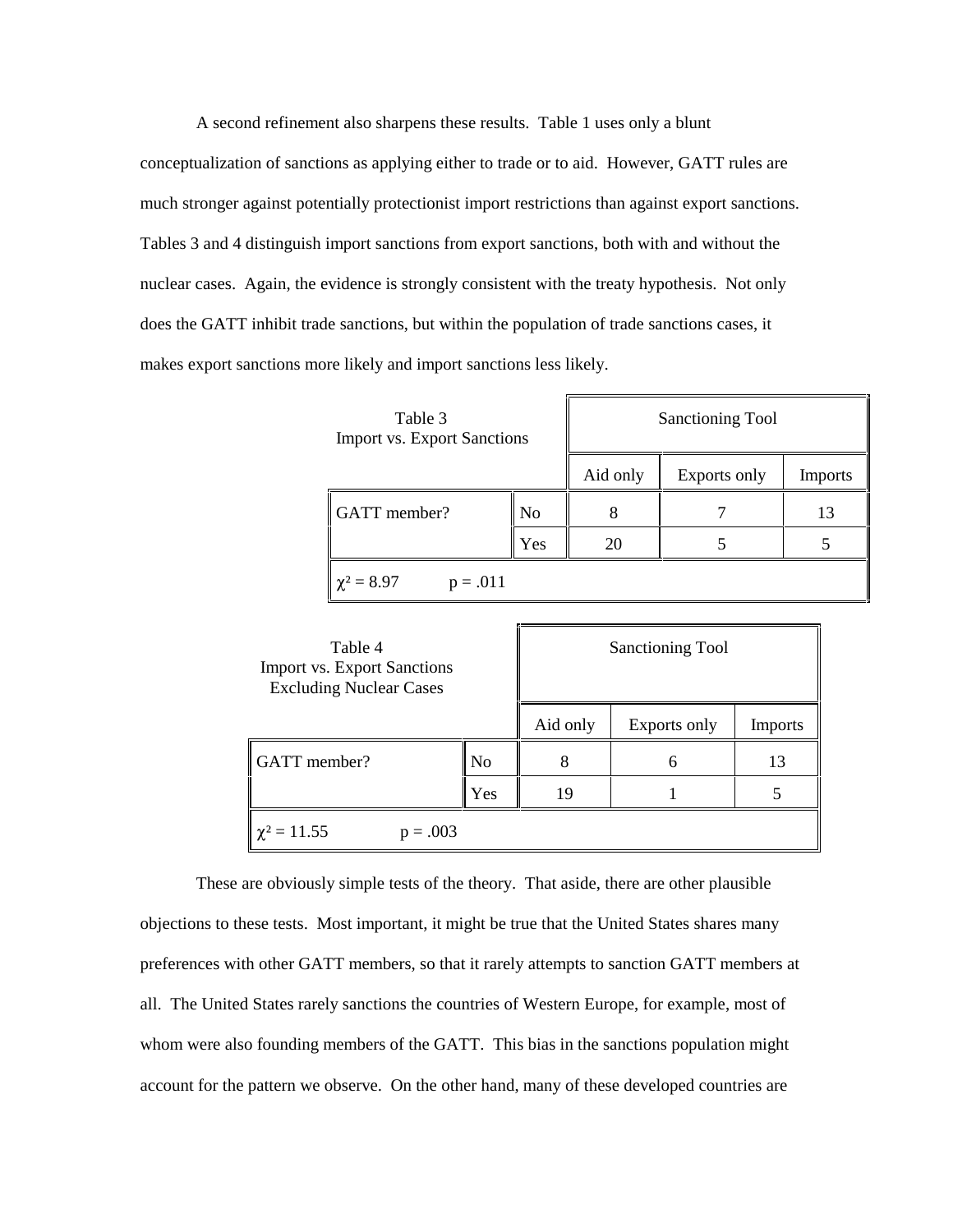also much less likely to receive aid from the United States. As a result, the United States has fewer tools available to use against those states. Because the United States lacks the aid tool for most developed countries, trade sanctions might be even more likely than against developing states.

Sanctions are indeed rare against West European allies, but American sanctions against France and the United Kingdom in 1956 provide an illuminating case. Both targets were GATT members, and the United States had few aid levers against them. This lack of tools forced the United States to use a novel sanctioning policy, withdrawal of support for the British pound on international money markets. This tool avoided violating the GATT in exactly the way the treaty hypothesis would expect. This case suggests that even if the population of sanctions cases is biased, treaties nonetheless affect the choice of sanctioning tool.

#### **Implications of the treaty hypothesis**

 $\overline{a}$ 

The preceding two sections showed that GATT membership has a clear effect on the choice of sanctioning tools, and that this effect follows easily from a two-country model of trade policy. Similarly, reciprocal MFN, which the US and PRC have granted each other since  $1979$ ,  $^{12}$ also inhibits sanctions because if one state denies MFN treatment to the other, the target will follow suit.

However, the analysis here does not exclude non-trade sanctions such as foreign aid reductions or monetary policy tools. Such sanctions are likely. If we were to model a foreign aid game in the same way as the trade game, we would assume that the United States has an ideal level of aid for a given donor. Having a human rights lobby would shift that ideal point downwards, just as the lobby shifts the ideal tariff upwards. Because countries do not sign

 $12$ Under the Jackson-Vanik Amendment to the Trade Act of 1974, the President must request annual renewal of MFN for China by June of each year. MFN renewal takes effect unless both chambers of Congress pass a disapproval resolution, which is subject to Presidential veto.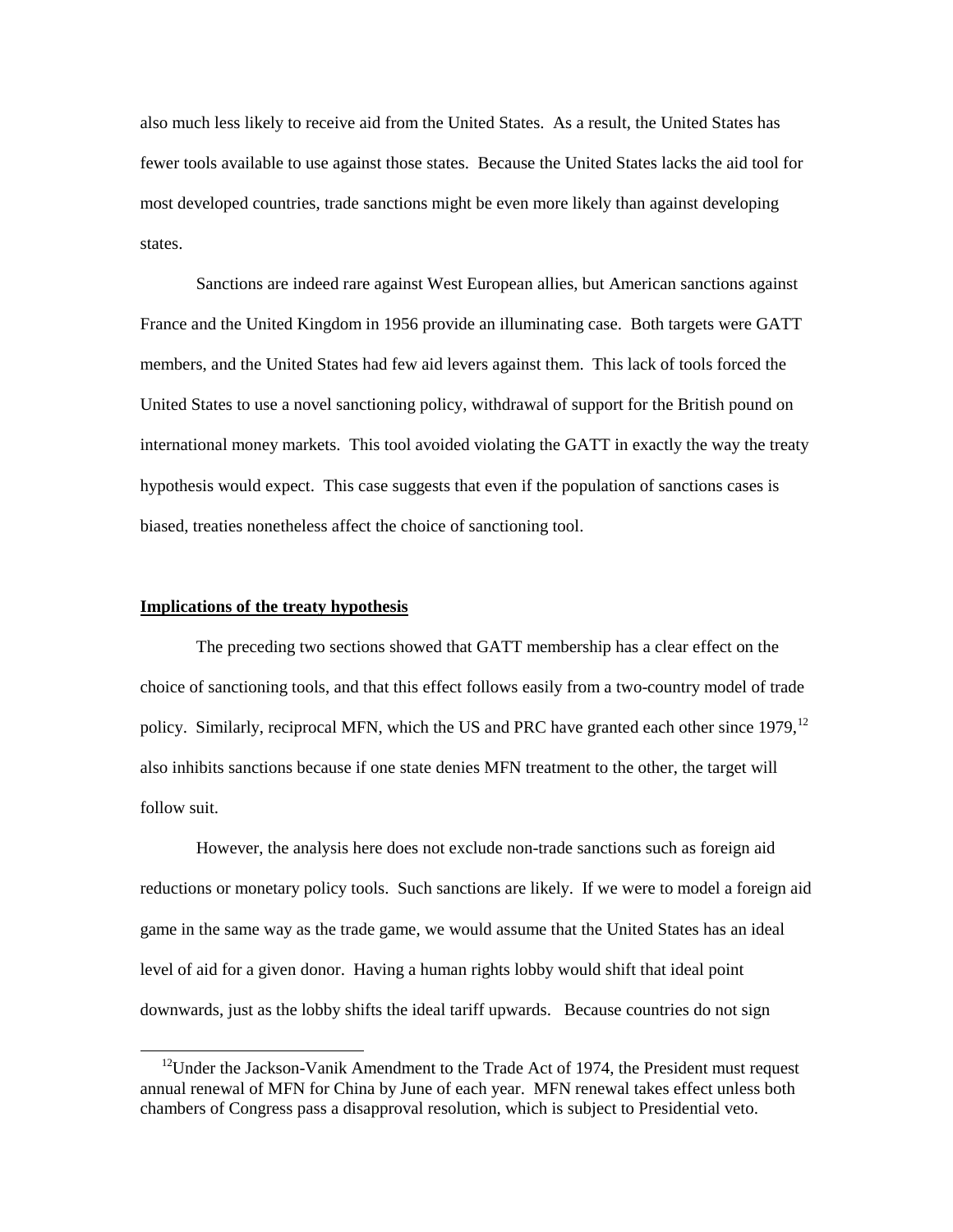foreign aid treaties analogous to the GATT or WTO, the sanctions-inhibiting effect of cooperation does not occur. Aid sanctions should be common, and they are (see Baldwin 1985: 299-319).

Because political concerns affect the choice of sanctioning tool, they also affect the policy outcome. Hufbauer, Schott and Elliott (1985: 99-101) find that import controls contribute to success in changing target behavior, while export controls have a strongly negative effect on the level of success. Financial sanctions, most of which involve using foreign aid to influence target behavior, have a small negative effect on the degree of success. Because it makes import controls more politically costly, GATT/WTO membership forces sanctioning states away from the most effective policy tool and towards less effective financial and export tools.

This pattern of success makes sense in the political model here. When a sanctioning state is willing to violate a trade treaty, it not only suffers significant costs itself but also inflicts greater costs on the target. The target suffers the effect of sanctions  $(s_A)$  and loses the benefits of the trade treaty previously enjoyed.<sup>13</sup> The higher the costs a target pays for non-compliance, the more likely sanctions are to succeed. As a result, import sanctions against GATT members are the kind of sanction most likely to succeed. $14$ 

Import sanctions are the most politically difficult, as American policy toward China demonstrates. Rather than break its agreements with China to provide reciprocal MFN, the United States used non-trade sanctions against China after the Tiananmen massacre. The Bush administration supported the World Bank's suspension of loans to China, worth \$780 million in

<sup>&</sup>lt;sup>13</sup>Many American policy-makers argue that the costs to sanctioner and target are even greater than this, because breaking off cooperation in one issue area will lead to a breakdown of cooperation in other issues. For instance, Madeleine Albright (1995) claims that denying China MFN could lead to the end of regional security cooperation, cooperation on non-proliferation, and cooperation in the United Nations.

<sup>&</sup>lt;sup>14</sup>Moreover, only highly committed sender nations would choose such a sanction, an issue I do not analyze here. See Eaton and Engers (1992) and Martin (1992) for fuller analyses of commitment in a sanctions game.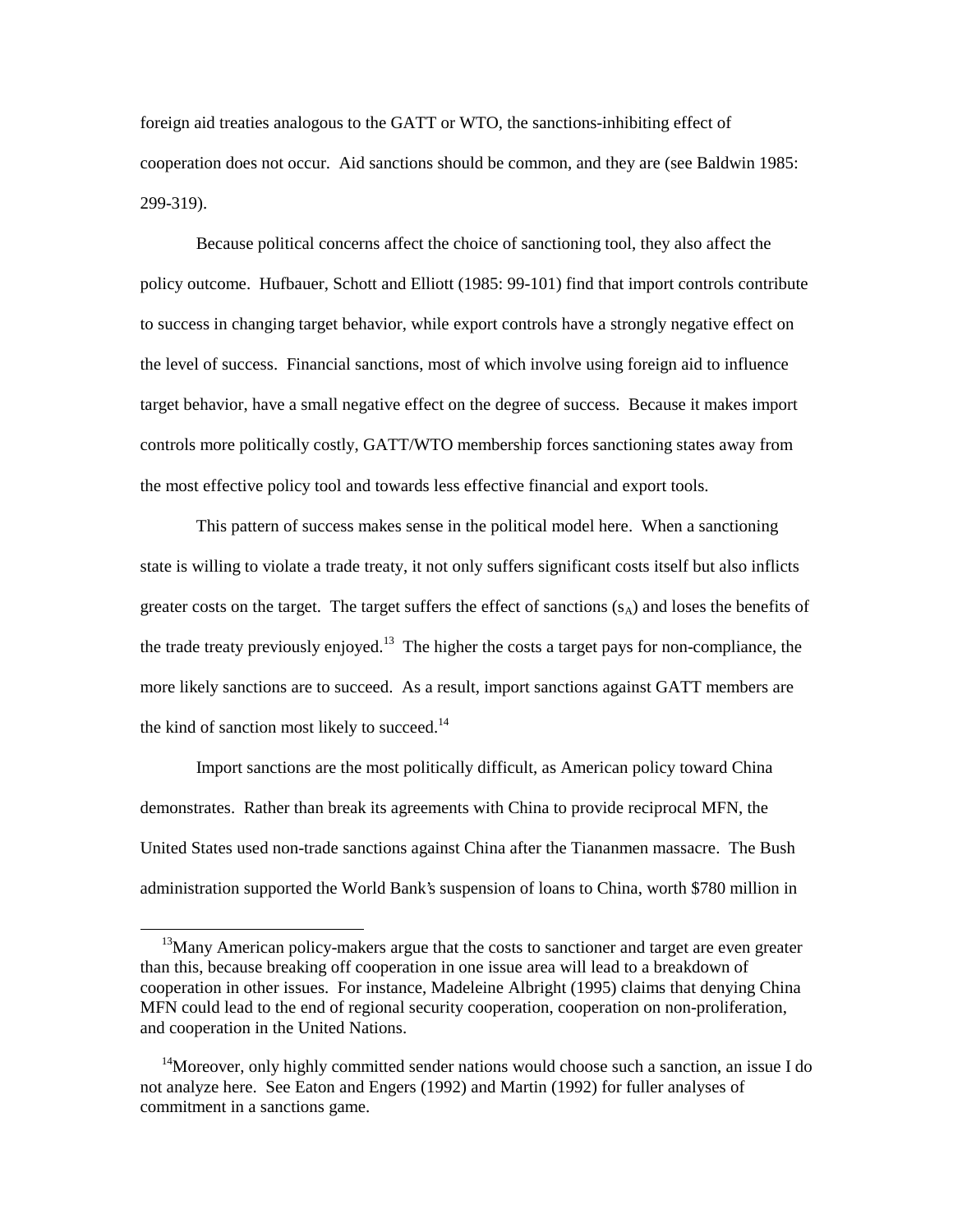1989. (This aid resumed in 1990.) Bush also banned all high-level military contacts with China, a ban that Clinton ended in November 1993, when Assistant Secretary of Defense Charles Freeman visited Beijing (CRS 1995: 3). These non-trade sanctions were politically easier at home but have not been effective in changing China's behavior. The theory suggests that such sanctions are exactly those least likely to be effective.

#### **Enforcement versus sanctions**

 $\overline{a}$ 

The trade policy framework can also help us distinguish two kinds of sanctions that are important for United States policy towards China. Suppose that A and B have a trade treaty in effect. By assumption, A will punish B if B cheats on that trade agreement.<sup>15</sup> This punishment will often look like "sanctions," though it is analytically distinct. In contrast, the treaty hypothesis shows that sanctions in response to domestic demands are less likely when A and B have a trade treaty in effect. Phrased differently, A is more likely to punish B when B's behavior violates an existing contract than when B's behavior does not violate any such contract. This **enforcement hypothesis** implies that punishing China for violations of Sino-American agreements concerning intellectual property rights or textiles market access should be more likely than using trade sanctions to punish China for violations of human rights.<sup>16</sup>

Intellectual property rights violate existing agreements, most notably the Intellectual Property Memorandum of Understanding (MOU) of 1992. The United States alleged violation of the MOU in April 1994, citing twenty-six factories that produce unauthorized compact disks and laser disks. The United States also claimed that Chinese restrictions on imports of movies and other copyrighted products encouraged counterfeiting. If China did not better implement the

<sup>&</sup>lt;sup>15</sup>There are serious problems of subgame perfection here. Moreover, B would never cheat in a game of complete information. I will ignore both issues here.

 $16$ For a similar use of sanctions against a different country, see Bastos (1994).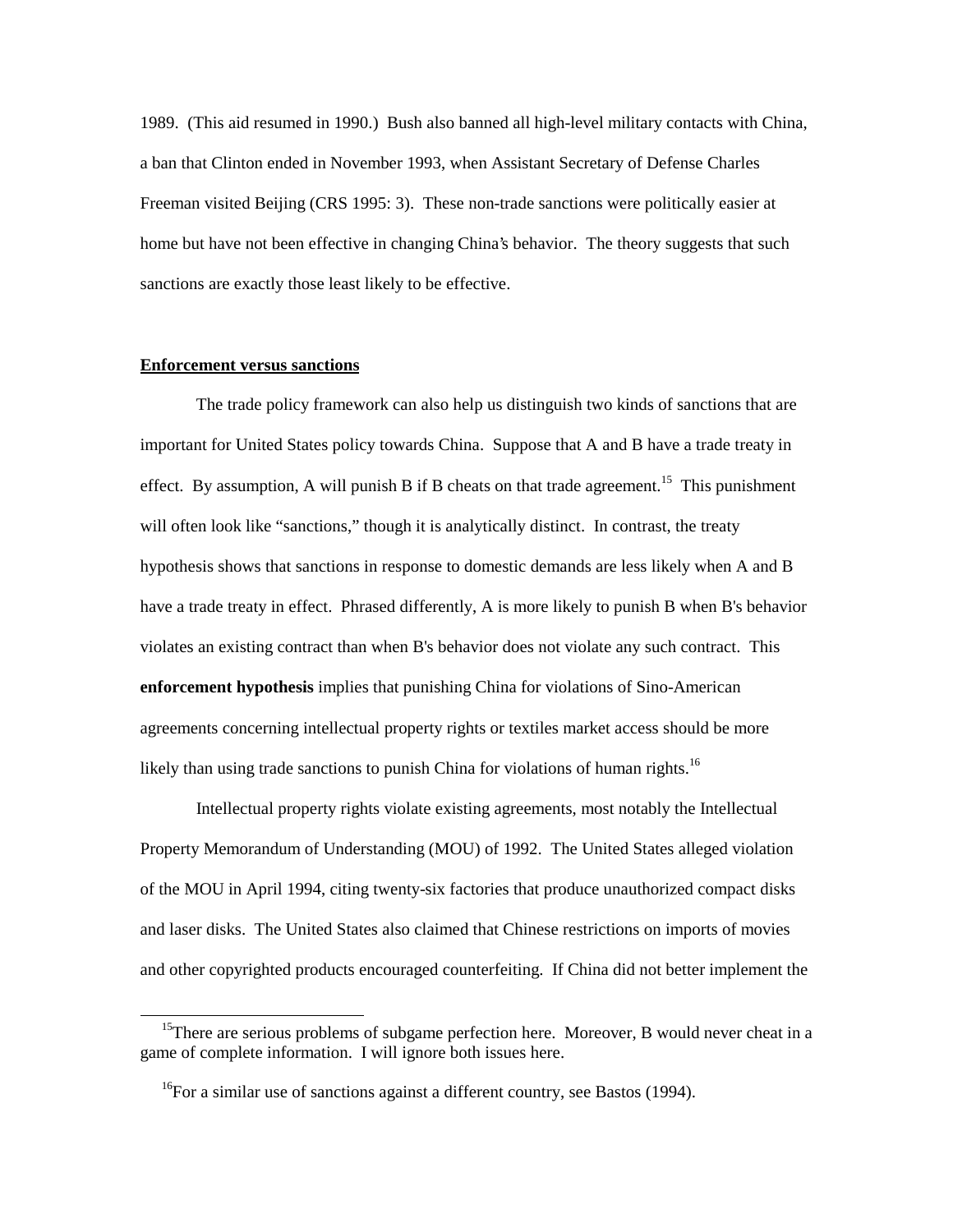MOU, the United States threatened 100% tariffs on \$1.1 billion of Chinese imports in February 1995. This threat led to a new agreement between the two countries in March, under which China agreed to step up its enforcement of intellectual property rights. However, the United States was also unsatisfied with implementation of this agreement, so it threatened tariffs on \$2 billion of Chinese apparel and consumer goods in early 1996. China agreed to strengthen enforcement further, seizing ten million pirated disks and closing thirty-nine illegal CD factors in 1997 (Albright 1997; CRS 1995; Morici 1997).

Less well-known are similar actions in textiles, taken to enforce the 1994 Textiles Agreement with China. The United States found illegally transshipped products in 1994 and 1995, which it charged against the PRC's textiles quota. In 1996, enforcement became stricter when the United States triple-charged China's quotas for such violations, and then reduced China's quotas in fourteen categories in 1997 (Barshevsky 1997).

In contrast, administrations of both parties have been unwilling to use trade sanctions to force change in China's human rights policies. Stuart Eizenstat, Under Secretary of State for Economic Affairs, argues that while threatened sanctions have helped solve disputes in textiles and intellectual property, "revocation of MFN is far too blunt of an instrument" to influence human rights (Eizenstadt, 6/17/97, cited in USIA 1997: regional/ea/uschina/eizen.htm, p. 2). Not incidentally, this blunt instrument also comes with much higher political costs.

The strongest link between trade policy and human rights was President Clinton's Executive Order of 28 March 1993, which stated that the Secretary of State may not recommend extending China's MFN status in 1994 unless she judged that MFN would promote free emigration and if she found that the PRC had abided by the 1992 agreement not to export prison labor products to the United States. In addition, the Secretary must determine whether the PRC had made significant progress in overall human rights (CRS 1995: 1-2). However, the Clinton administration decided to delink human rights and MFN in May 1994, despite the PRC's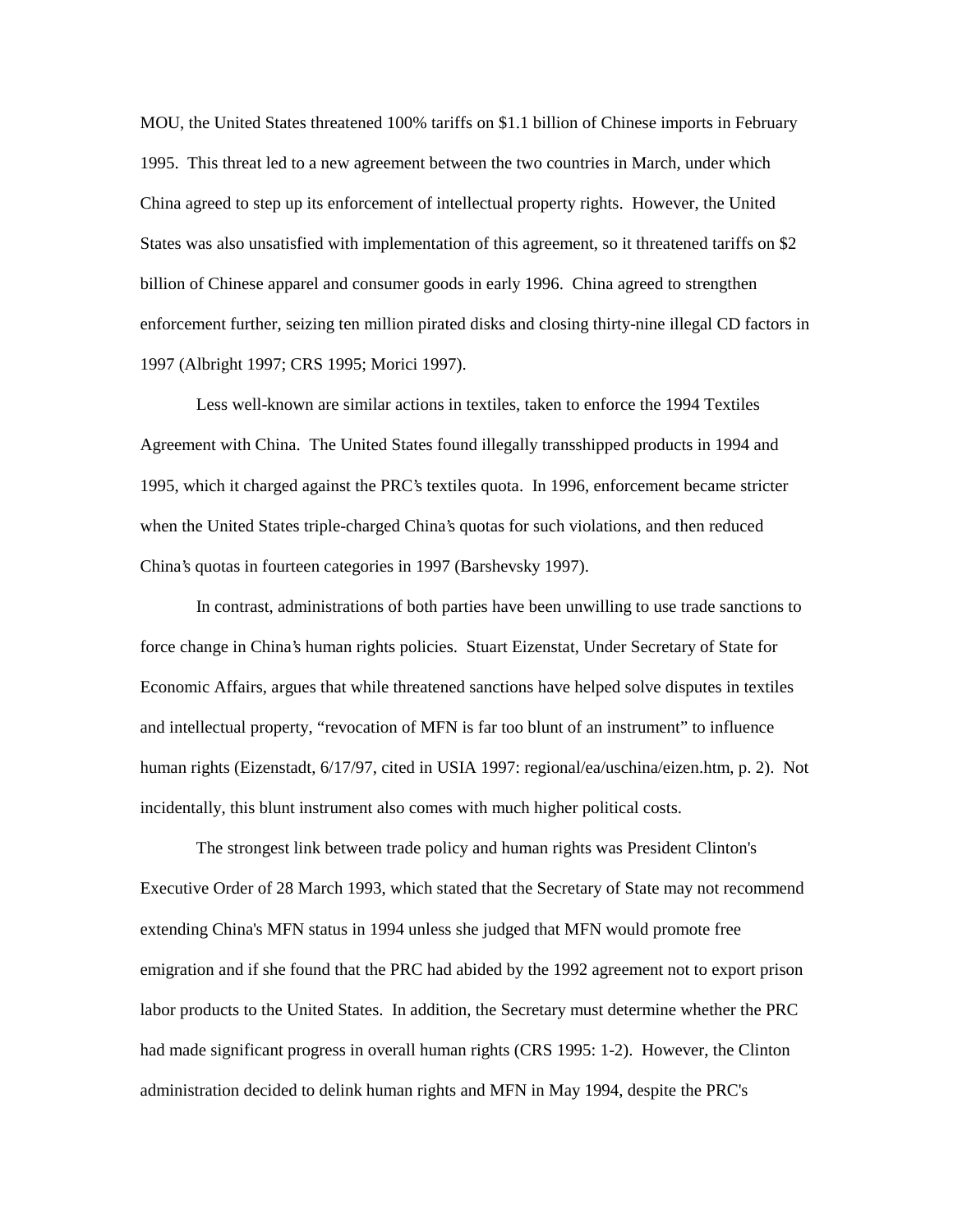acknowledged failure to meet the human rights standards of the 1993 Executive Order. Clinton chose a new policy of "comprehensive engagement" in September 1993. This term echoes Reagan's failed policy of "constructive engagement" with South Africa, which Congress ultimately rejected in favor of sanctions (Thomson 1995).

This policy would be difficult to justify normatively. After all, this pattern of punishment makes it look like the United States cares about textiles quota violations and pirated CDS but does not care about political prisoners, democracy, or Tibetan rights. However, this pattern follows directly from the political logic behind both trade policy and sanctions.

#### **Legislatures and sanctions**

Domestic institutional arrangements also affect foreign policy (Milner 1997), including sanctions policy. Some countries, most notably the United States, have a clear division of power between the executive and the legislature. Because the executive and legislature are elected separately, they typically have different preferences. If the legislature can repudiate the executive's foreign policy, then "divided government"—the difference between the legislature's and executive's preferences—affects the sanctions game. In contrast, in a parliamentary system, any difference in preferences between the executive and legislative majority is endogenous to the policy game, in that the legislative majority must have chosen such an executive for a reason (Pahre 1997).

To see how an independent legislature affects the politics of sanctions, consider a case in which the legislature L has a higher ideal tariff than the President (or Prime Minister) P. This might be true because legislatures are more solicitous of local producer interests, while the President must attend to the macroeconomic health of the entire economy (Baldwin 1985 *inter alia*). In countries such as the United States, the legislature controls the domestic tariff and therefore proposes its ideal point (Milner and Rosendorff 1997). Figure 3 shows this situation,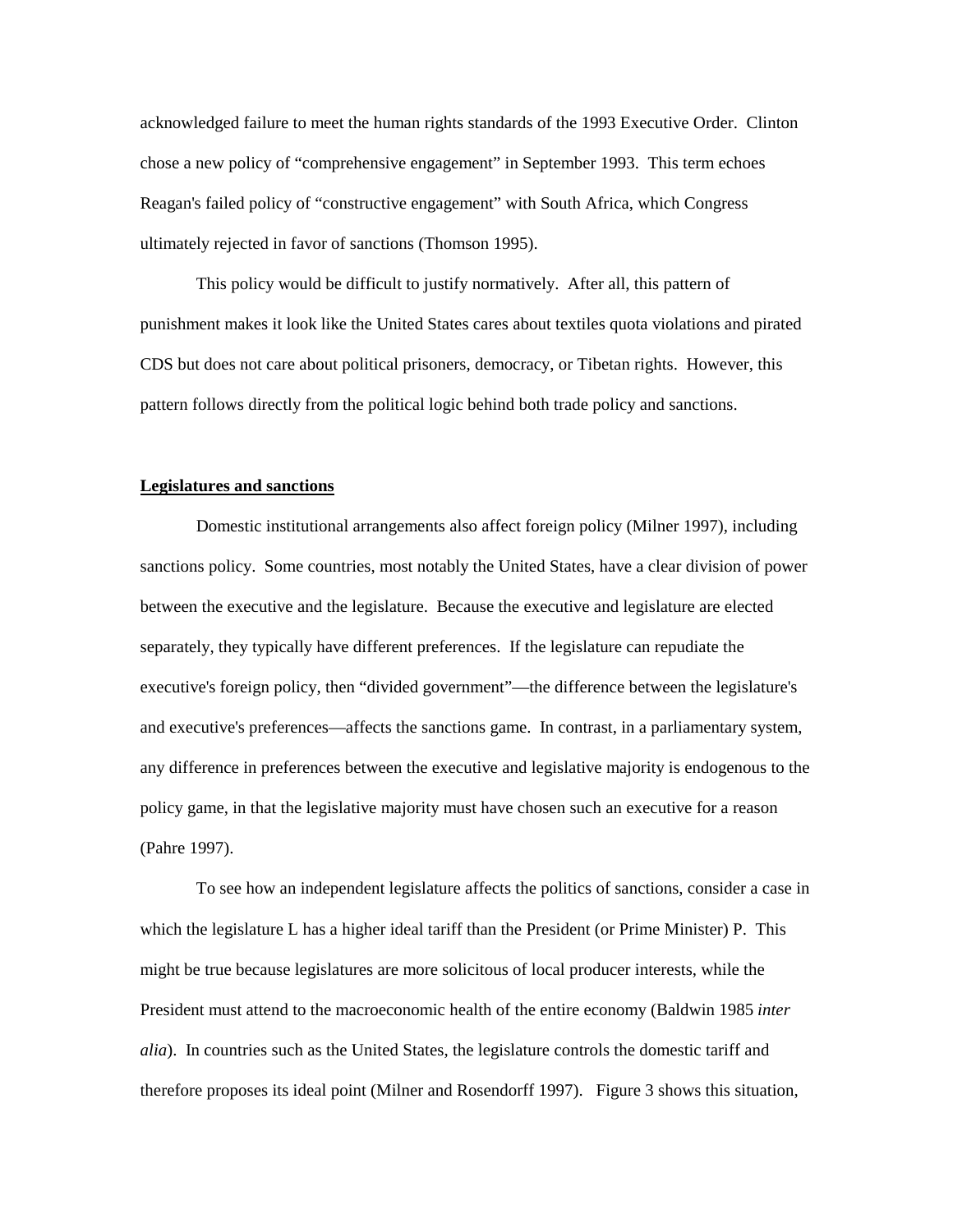with P's ideal point at  $t_A^P$  and L's ideal point at  $t_A^L$ . Because B and L each choose their ideal domestic tariffs, the Nash equilibrium is  $N = \{t_A^L, t_B\}.$ 

 The President (or Prime Minister) prefers a more domestic liberal tariff than the legislature, and has the power to negotiate a treaty with foreigners making reciprocal tariff reductions. In the typical democratic country, such treaties are subject to legislative approval. When the legislature's ideal point is  $t_A^L$ , there is some possible trade treaty C on the contract curve that is acceptable to the legislature. P and B will negotiate this treaty C, and it will receive legislative approval.

---------------------------------

Figure 3 about here

 $\overline{a}$ 

--------------------------------- In a potential sanctions case, Congress may also have a higher ideal point because it is more receptive to the domestic human rights lobby than the President is (Carleton and Stoll 1985). In these cases, Congress' ideal point will be higher still than the President's because it takes the preferences of the human rights lobby into account.<sup>17</sup> When its sanctioning preferences are significantly stronger than the President's, Congress may be willing to violate a tariff treaty with the target even if the executive would oppose such violations. Figure 3 illustrates this possibility. With the legislature's ideal point at  $t_A^L$ , the legislature prefers the Nash reversion point to any treaty on the contract curve between the executive and foreigners.<sup>18</sup> If such a treaty is in effect, the legislature will be willing to break it, obtaining the Nash reversion point instead. In such cases, the legislature will take a leading role in imposing sanctions against the

 $17$ It would be interesting for future research to model the choices of the human rights lobby endogenously. Because Congress is more protectionist than the President, it makes sense to lobby Congress. In this way, the lobby piggybacks on Congress's protectionist leanings.

<sup>&</sup>lt;sup>18</sup>The executive might negotiate a new C' as shown in Figure 3. This kind of renegotiations might be a fruitful way to think about the mix of coercion, partial sanctions, and cooperation in some parts of US-Chinese trade relations.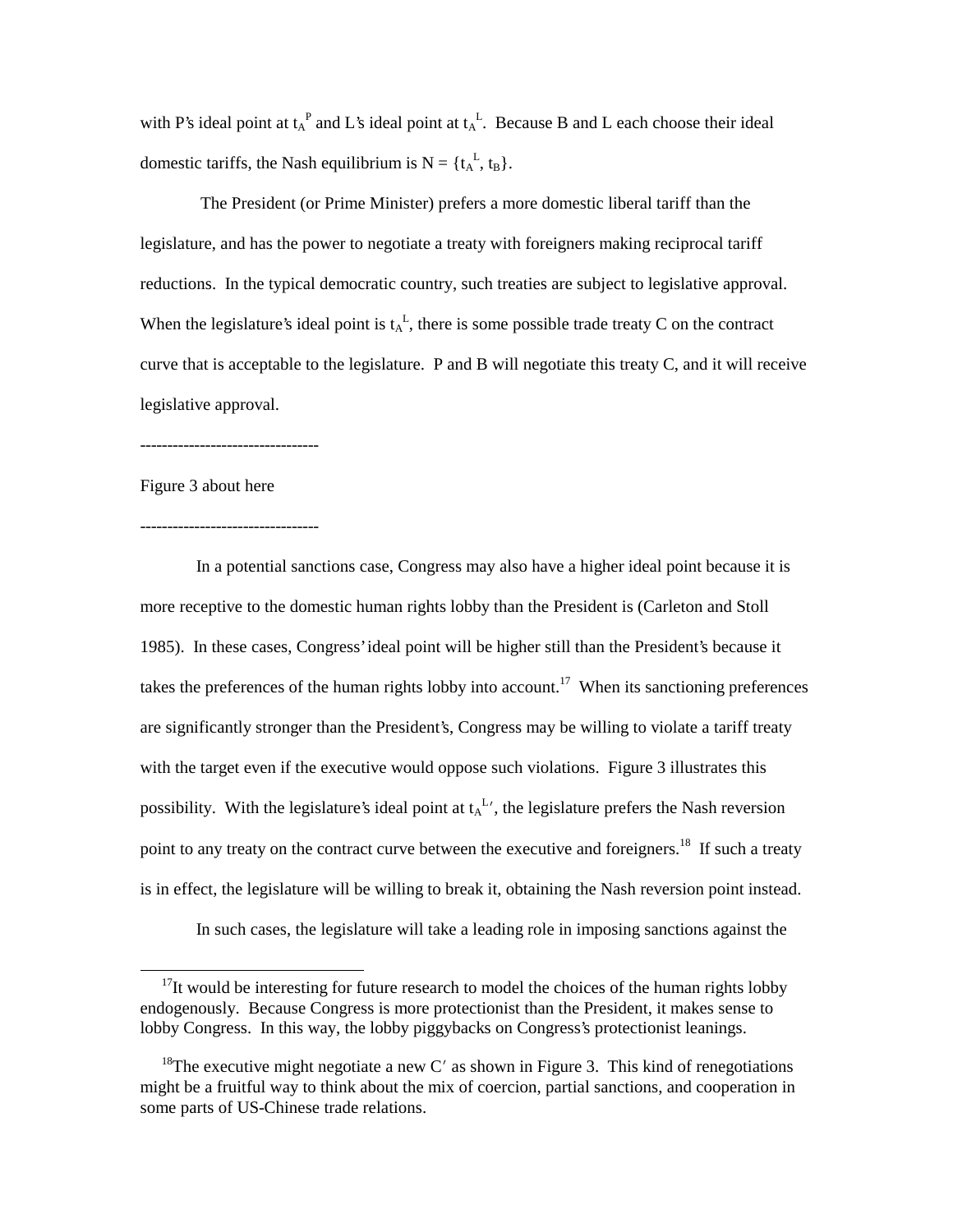target. The President may well oppose such sanctions. Indeed, for a sufficiently high  $t_A^L$ , the President would prefer any point on the contract curve to the congressional reversion point. For a sufficiently high legislative ideal point, the legislature wants to break the existing treaty, while P does not. We may propose, then, a **congressional leadership hypothesis** that sanctions against GATT/WTO members are more likely to be characterized by congressional, not presidential, leadership. The logic is well captured by Senator Jesse Helms (1997: 3), a leading opponent of giving China MFN treatment: "Where the President will not lead, the Congress must act."

# **Testing the congressional leadership hypothesis**

To test the congressional leadership hypothesis, I have coded U.S. sanctions episodes as having either no significant congressional role, a supportive role, or a leading role. In the supportive cases, Congress passed country-specific legislation alongside existing presidential actions, or in response to a presidential request for such measures. Sanctions against Cuba are a good example. When Congress had a leading role, it imposed sanctions without accompanying presidential action, and usually in the face of the president's active opposition. Most of these congressional leadership cases involved human rights, in which the executive favored "quiet diplomacy," "constructive engagement," or other forms of diplomatic influence short of sanctions (for a good overview, see Carleton and Stoll 1985).

| Table 5<br>The Congressional Leadership Hypothesis |           | Target a GATT member? |                |
|----------------------------------------------------|-----------|-----------------------|----------------|
|                                                    |           | Yes                   | N <sub>0</sub> |
| Congressional Role                                 | Supporter |                       | 8              |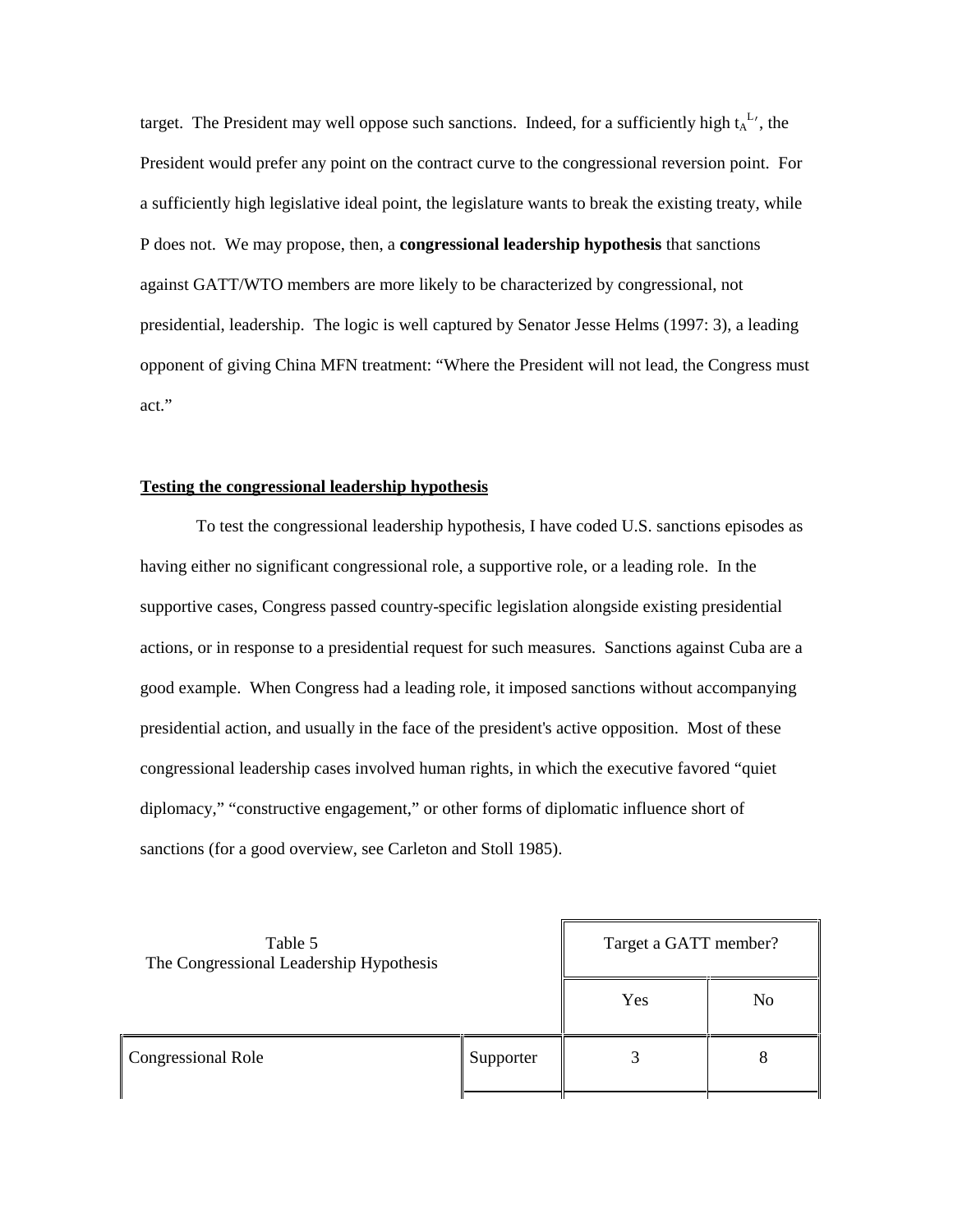|                 | Leader     |  |
|-----------------|------------|--|
| $\chi^2 = 2.36$ | $p = .125$ |  |

Table 5 tests the congressional leadership hypothesis, looking only at those cases in which Congress chose to play a role. The evidence is consistent with the hypothesis, though the statistical significance is substantially less than the tests of the treaty hypothesis. As expected, Congressional leadership is somewhat more common against GATT members, since Congress is more likely to have hawkish preferences that make it willing to break GATT commitments.

This suggests that any trade sanctions against China that impinge on MFN treatment are more likely to result from congressional, and not presidential leadership. However, an activist Congress faces significant institutional obstacles in withdrawing MFN treatment from China. To reject the President's renewal of MFN, both chambers must pass a disapproval resolution, which is subject to veto. For all practical purposes, then, congressional leadership on this issue requires a two-thirds majority in both chambers. In contrast, an activist policy is easier for non-trade sanctions, since Congress controls the purse strings of the foreign aid program. Again, such sanctions are less effective in changing the target's behavior.

## **Conclusion**

This paper has developed three hypotheses concerning the effects of domestic politics on sanctions. The treaty hypothesis states that trade sanctions are more likely against non-GATT members, while nontrade sanctions are more likely against GATT members. According to the enforcement hypothesis, states are more likely to punish violations of trade agreements than to impose sanctions for non-trade reasons. Finally, congressional leadership in sanctioning episodes is more likely against GATT members than countries that are not GATT members.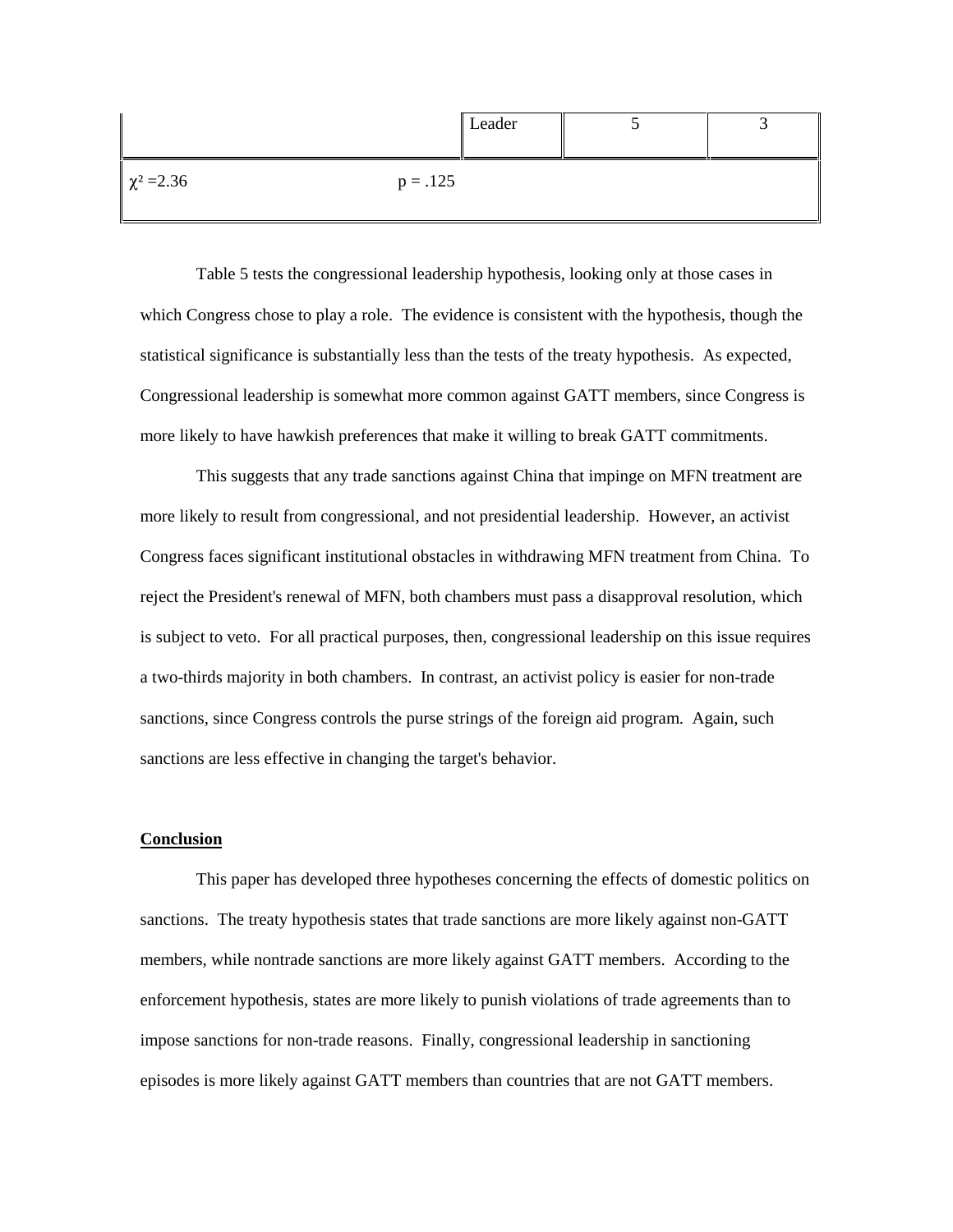These hypotheses consistently find support in the population of US sanctioning episodes since the second world war. They also help illuminate United States' policy towards the People's Republic of China, particularly the choice of sanctioning instruments against a country with which the United States has signed many trade agreements. Trade sanctions intended to obtain changes in Chinese human rights policy are unlikely indeed without strong congressional leadership, while the executive is likely to choose only less effective non-trade sanctions. However, continued enforcement of trade-related agreements remains likely.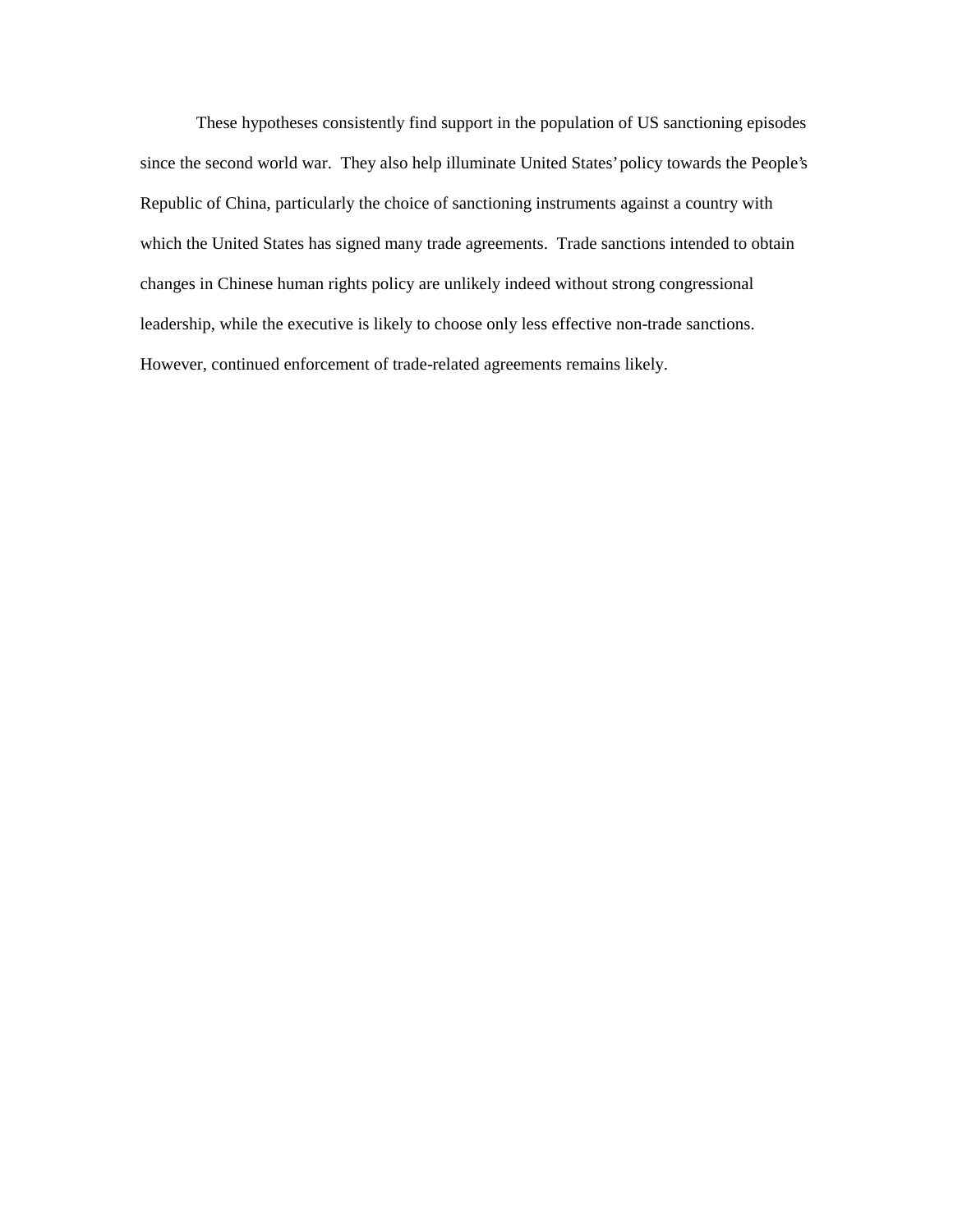

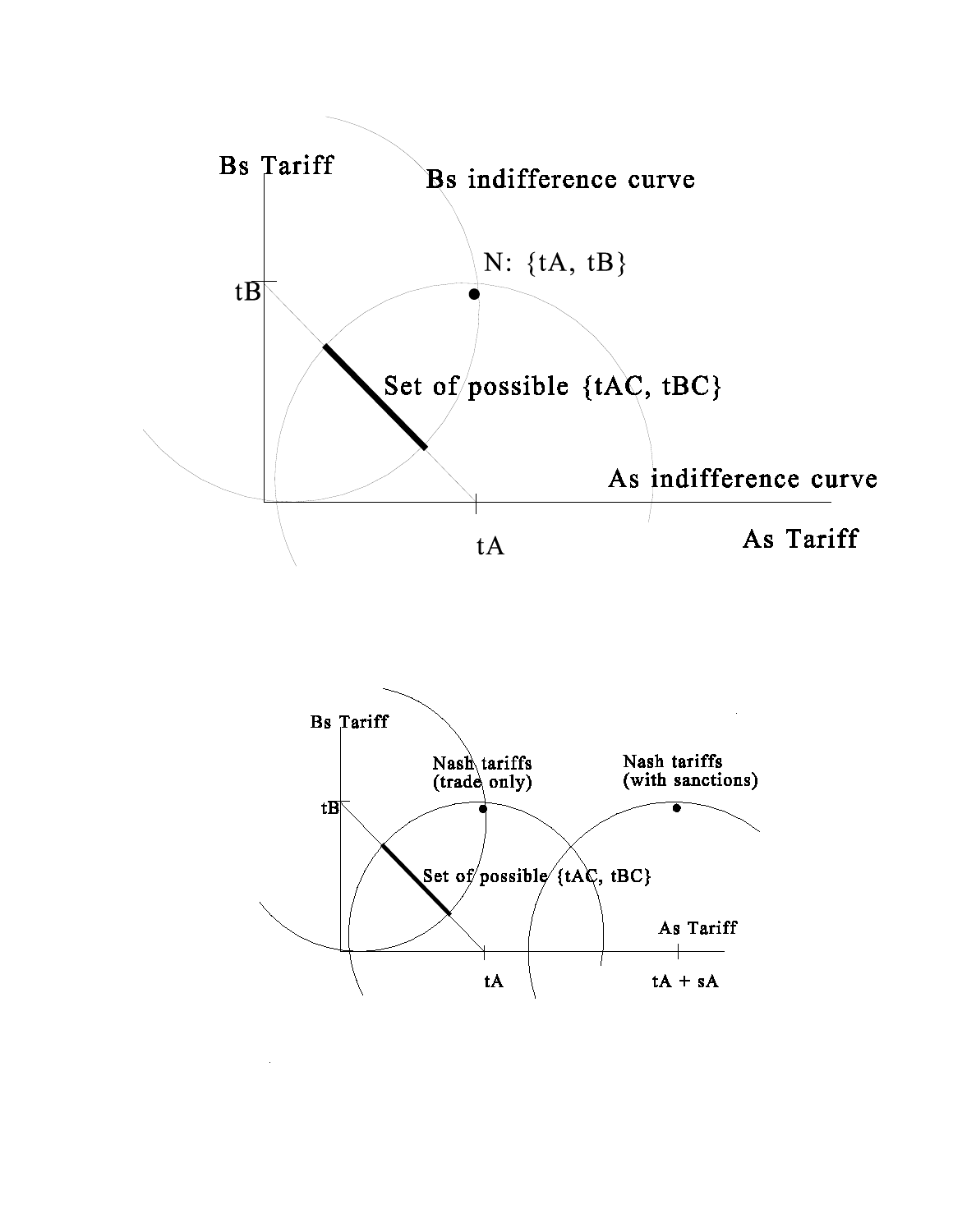

 $\ddot{\phantom{a}}$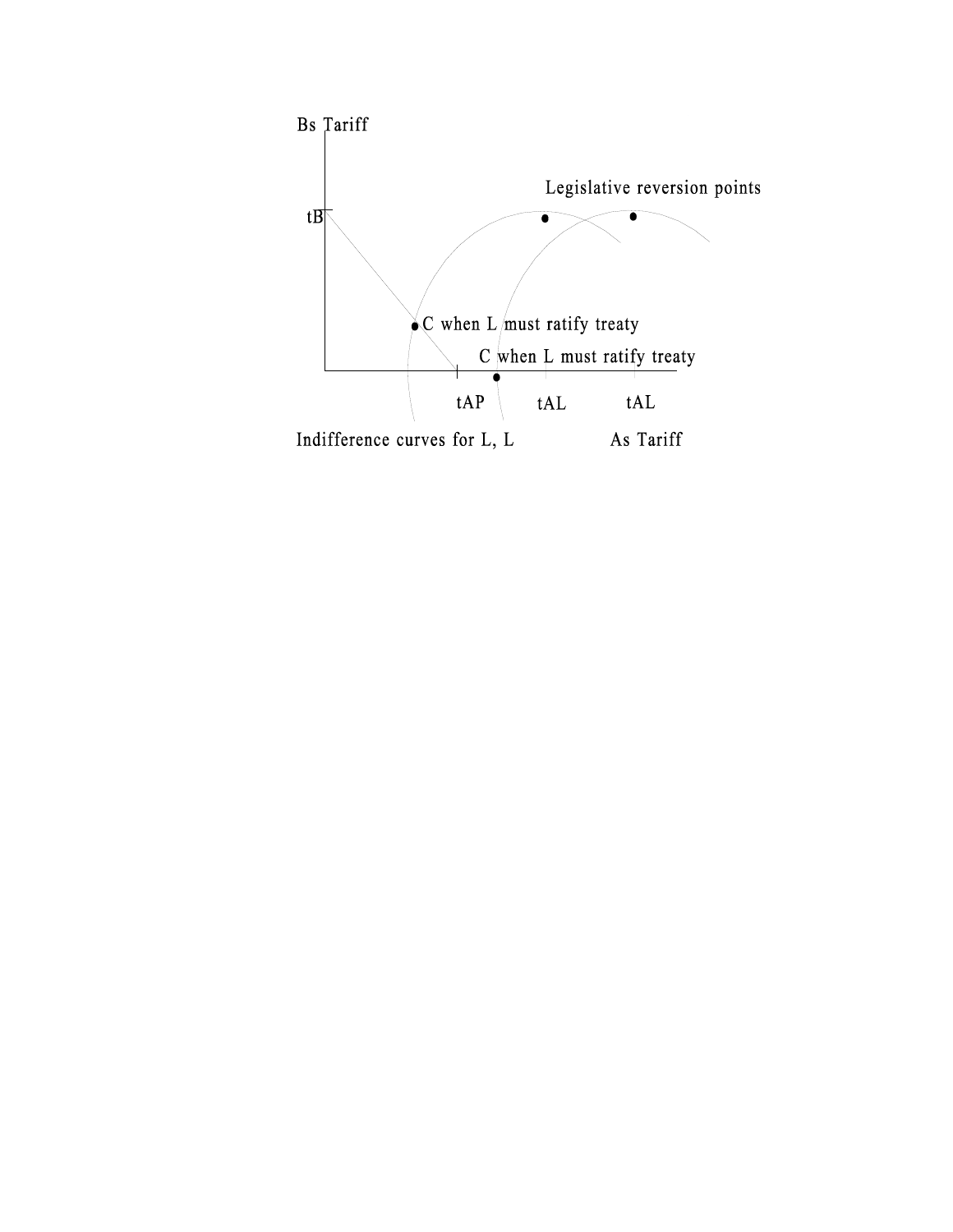#### **REFERENCES**

Albright, Madeleine. 1997. "Frank Talk With China." *Washington Post*, 10 June.

- Baldwin, David. 1985. *Economic Statecraft*. Princeton: Princeton University Press.
- Baldwin, Robert. 1987. "Politically Realistic Objective Functions and Trade Policy." *Economics Letters* 24:287-290.
- Barshevsky, Charlene. 1997. *Testimony before the Senate Finance Committee*, 10 June. Reprinted in USIA: 1997 at http://usiahq.usis.usemb.se/regional/ea/uschina/barsh610.htm.
- Bastos, Maria Ines. 1994. "How International Sanctions Worked: Domestic and Foreign Political Constraints on the Brazilian Informatics Policy." *Journal of Development Studies* 30(2): 380-404 (January).
- Congressional Research Service (by Robert Sutter and Kerry Dumbaugh). 1995. *China-U.S. Relations*. Issue brief IB94002. Reprinted at http://www.gwjapan.com/ftp/pub/policy/crs/1995/ib94002.txt.
- Eaton, Jonathan and Maxim Engers. 1992. "Sanctions." *Journal of Political Economy* 100(5): 899-927.
- Fudenberg, Drew and Eric Maskin. 1986. "The Folk Theorem in Repeated Games with Discounting or with Incomplete Information." *Econometrica* 54(3): 533-554.
- Grossman, Gene M. and Elhanan Helpman 1995. "Trade Wars and Trade Talks." *Journal of Political Economy* 103(4):675-707
- Helms, Jesse. 1997. *Floor statement introducing a resolution of disapproval on most favored nation trade status for China*, 3 June. Reprinted in USIA: 1997 at http://usiahq.usis.usemb.se/regional/ea/uschina/helms603.htm.
- Hillman, Arye L., Ngo Van Long, and Peter Moser. 1995. "Modeling Reciprocal Trade Liberalization: The Political-economy and National-welfare Perspectives." *Swiss Journal of Economics and Statistics* 131(3):503-515.
- Hufbauer, Gary Clyde, Jeffrey J. Schott, and Kimberly Ann Elliott. 1985. *Economic Sanctions Reconsidered*. Washington, DC: Institute for International Economics.
- Kaempfer, William H. and Anton D. Lowenberg. 1988. "The Theory of International Economic Sanctions: A Public Choice Approach." *American Economic Review* 78(4): 786-793 (September).
- Kaempfer, William H. and Anton D. Lowenberg. 1989. "The Theory of International Economic Sanctions—A Public Choice Approach: Reply." *American Economic Review* 79(5): 1304-1306 (December).

Kaempfer, William H. and Anton D. Lowenberg. 1993. "Analyzing Economic Sanctions: